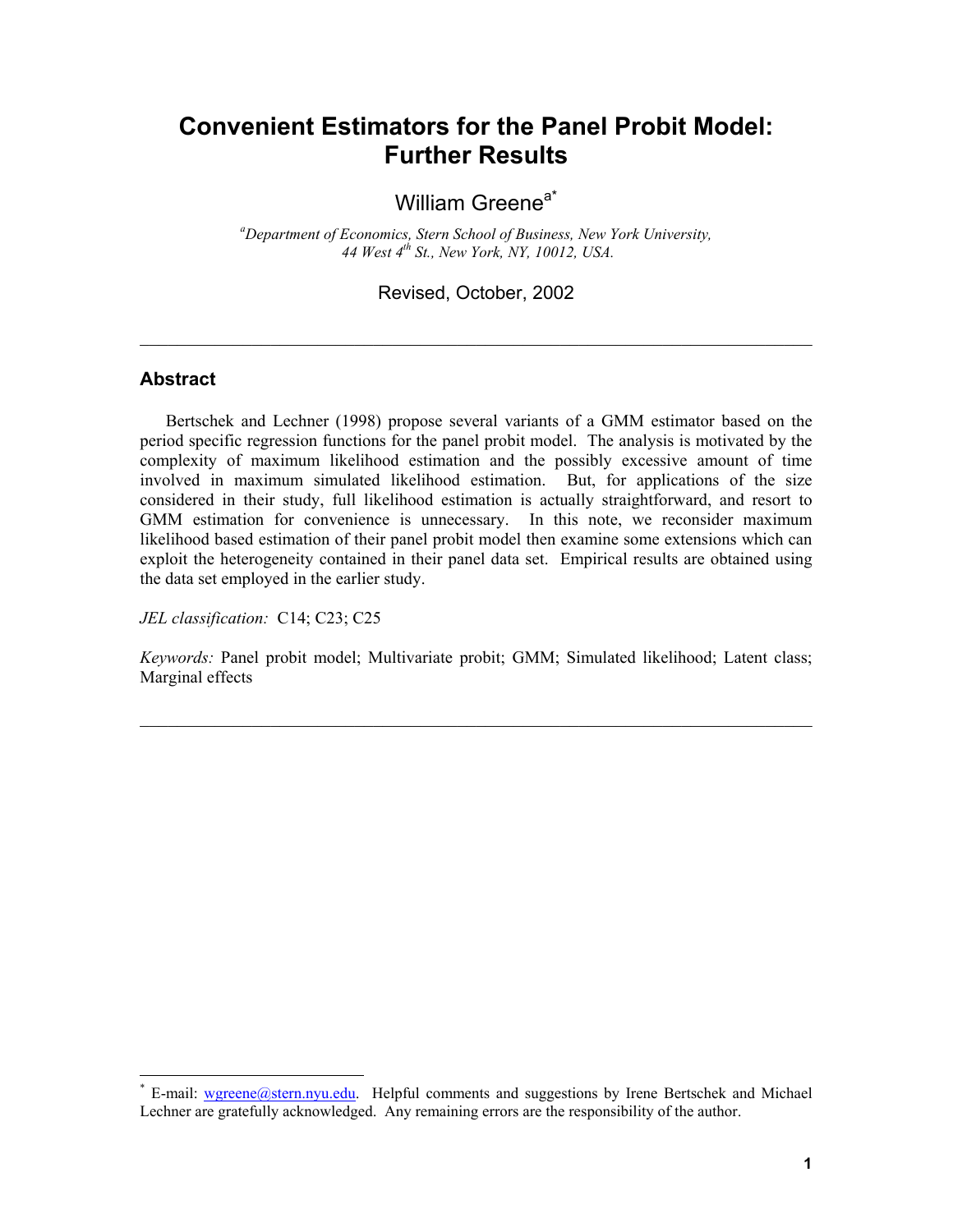## **1. Introduction**

 $\overline{a}$ 

Bertschek and Lechner (1998) (henceforth BL) propose a set of "convenient" GMM estimators for the binomial probit model based on panel data. Their GMM approach is motivated by the difficulty of computation of the log likelihood function for a fully unrestricted model with freely correlated disturbances when there are  $T > 2$  time periods. Because of the need to use a simulation based estimator, the primary obstacle is the actual amount of computation. They also argue that estimation of the disturbance covariance matrix, which involves *T*(*T*-1)/2 free parameters, is unattractive because of the large size of the estimation problem. This note will compare the full likelihood based estimator to their GMM estimator. Speeds of computation have improved to the point that for a problem of the size of their application, the issue of computation time that was a focus of the earlier article is a minor consideration. More importantly, estimation of the full covariance matrix is revealing about the structure of the model in a way that would not be evident from their GMM approach. We will also examine two extensions of the panel probit model that were not considered by BL. The panel data set provides information about individual heterogeneity that is not exploited by the GMM estimator. We will reexamine their data set in the context of a random parameters model and a latent class model, both of which provide a means of examining the individual heterogeneity. The random parameters model has been widely used in the discrete choice (multinomial logit) framework, but has seen very limited application in the probit model, and none in the form considered here. The latent class model h as been used almost exclusively to study count data. It appears not to have been employed previously in the analysis of binary choice data.

Section 2 of this paper describes the maximum likelihood and GMM panel data parameter estimators. Section 3 discusses the common effects models and two extensions of the probit model, random parameters and latent classes. The application is described in Section  $4.1$  $4.1$  Some conclusions are drawn in Section 5. The random parameters model is estimated using a quasi Monte Carlo simulation method that has not

<span id="page-1-0"></span> $<sup>1</sup>$  The authors of the earlier study have generously allowed us to reuse their data for this analysis. Their</sup> assistance is gratefully acknowledged.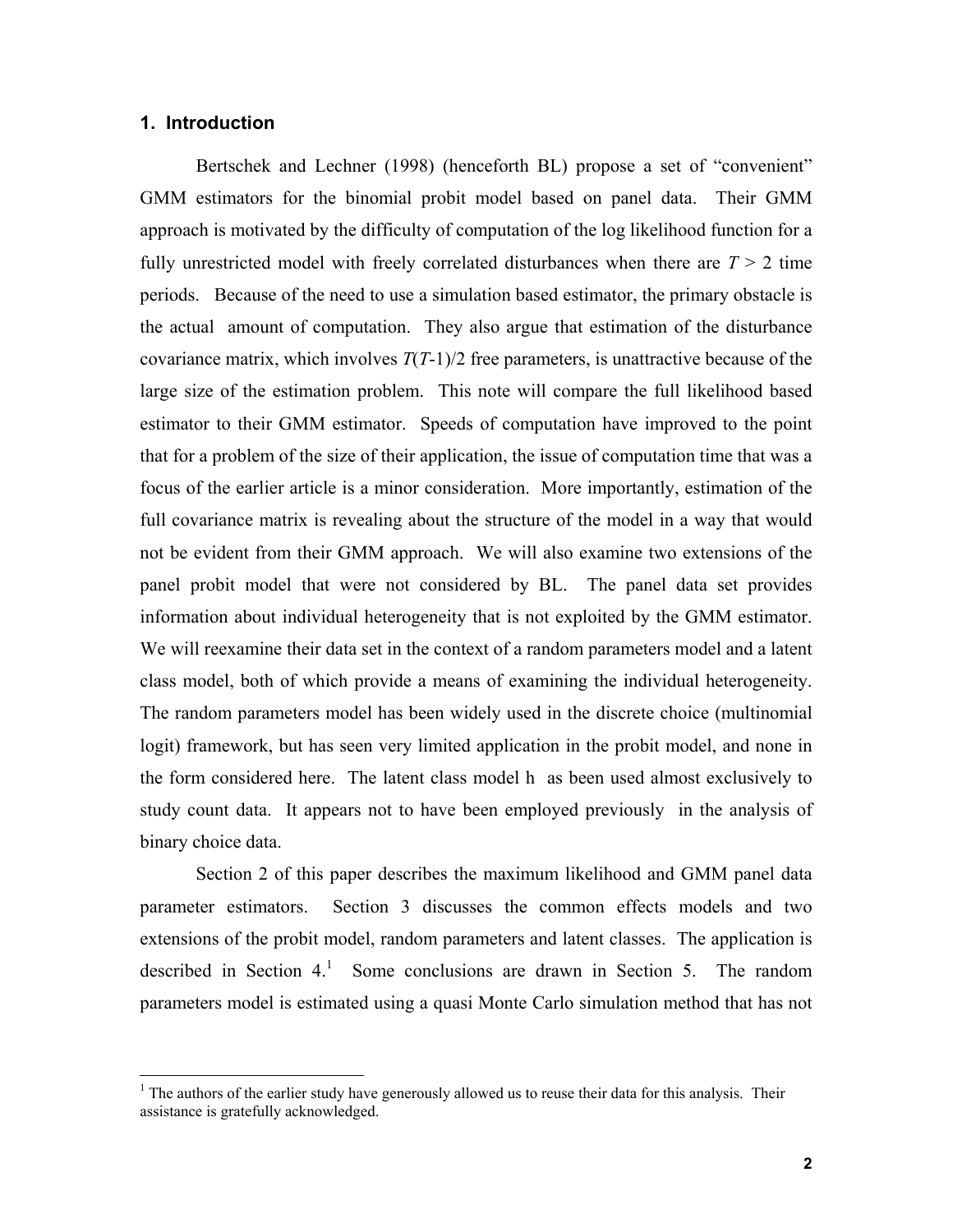yet seen wide use in econometrics. Some notes on this technique are provided in the appendix.

## **2. Estimation of the Panel Probit Model**

The panel probit model is

$$
y_{it}^* = \mathbf{x}_{it}' \boldsymbol{\beta}^0 + \varepsilon_{it}, \ t = 1, ..., T, \ i = 1, ..., N,
$$
  
\n
$$
y_{it} = \mathbf{1}(y_{it}^* > 0).
$$
 (1)

rows of the *T*×*K* matrix  $X_i$  are  $X'_i$ ,  $t = 1,..., T$ . The disturbances T-variate normally The data consist of *N* observations on  $\mathbf{Z}_i = (\mathbf{y}_i, \mathbf{X}_i)$  where  $\mathbf{y}_i = (y_{i1}, y_{i2, \dots, y_{iT}})'$  and the *T* distributed with  $T \times T$  positive definite covariance matrix Σ. The typical element of Σ is denoted  $\sigma_{ts}$ . The standard deviations,  $\sqrt{\sigma_{tt}}$  are denoted  $\sigma_{t}$ . The data on  $\mathbf{x}_{it}$  are assumed throughout to be strictly exogenous, which implies that  $Cov[x_{it}, \varepsilon_{js}] = 0$  across all individuals *i* and *j* and all periods *t* and *s*. This rules out state persistence, or the presence of lagged dependent variables in  $(1)^2$  $(1)^2$ 

## *2.1. Specification, Identification and Restrictions*

The model in (1) is a special case of the *M* equation multivariate probit model

$$
y_{im}^{*} = \mathbf{x}'_{im} \beta_{m}^{0} + \varepsilon_{im}, \ m = 1, ..., M, \ i = 1, ..., N,
$$
  

$$
y_{im} = \mathbf{1}(y_{im}^{*} > 0)
$$
 (2)

in which the parameter vectors are identical across equations.<sup>[3](#page-2-1)</sup> The observed data contain no information on the scaling of  $y^*$ , so the diagonal elements of  $\Sigma$ ,  $\sigma_{tt}$ , are usually normalized to one. In the model in (1), however, normalization of *all* the diagonal elements is unnecessary because the slope vector is time invariant; *T*-1 ratios,  $\sigma_1/\sigma_t$  are identified. As noted by BL, then, only one main diagonal element of  $\Sigma$ ,  $\sigma_{11}$ , is normalized to one for identification purposes -  $\beta^0$  is identified only "up to scale." Since the scaling may be different across periods, an equivalent formulation of (1) which

 $\frac{1}{2}$ 

<span id="page-2-1"></span><span id="page-2-0"></span><sup>&</sup>lt;sup>2</sup> See Heckman (1981) and Wooldridge (1995) for discussion.<br><sup>3</sup> This is an *M*-variate extension of the bivariate probit model used, e.g., in Rubinfeld (1983), Boyes, Hoffman and Low (1989), Greene (1992), Burnett (1997) or Greene (1998).]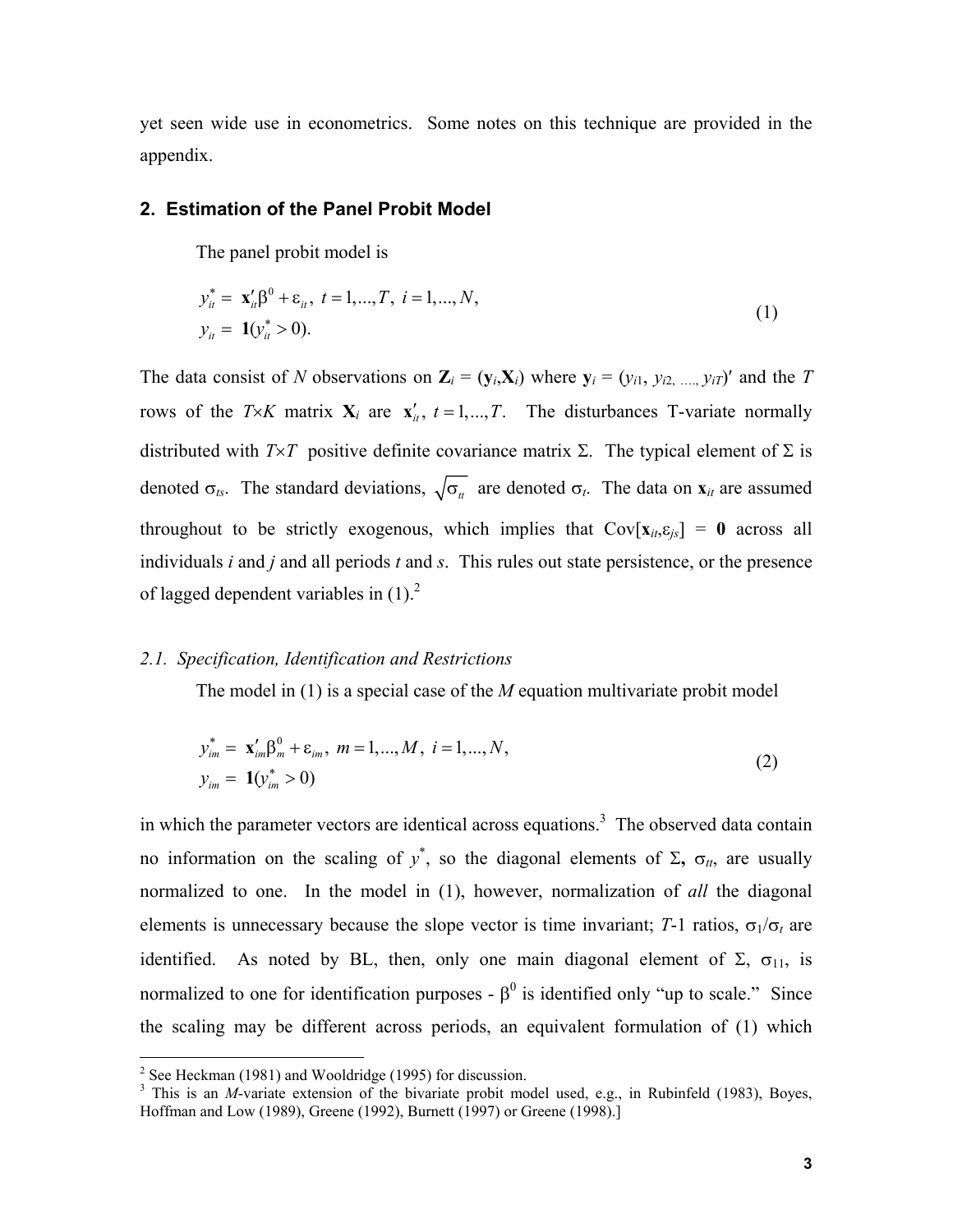embodies the convenient normalization  $\sigma_t = 1$  while not restricting the variance parameters is obtained by scaling the coefficient vectors, instead;

$$
y_{it}^{*} = \mathbf{x}_{it}' \beta^{0} \theta_{t}^{0} + \varepsilon_{it}, \ t = 1, ..., T, \ i = 1, ..., N,
$$
  

$$
y_{it} = \mathbf{1}(y_{it}^{*} > 0).
$$
 (3)

where  $\theta_t^0 = \sigma_1/\sigma_t$ . The normalization imposed by BL,  $\sigma_{11} = \sigma_{tt} = \sigma_{TT}$  - see their footnote 2 on page 332 - is therefore restrictive.<sup>[4](#page-3-0)</sup> It is equivalent to an assumption that  $\theta_t^0 = 1$ ,  $t =$ 2,...,*T*, or that the disturbances are homoscedastic through time. While the assumption is substantive, for the data in their application, it does appear to be reasonable. The scale parameters  $\theta_t^0$  are identified (estimable), so in principle, the restriction could be tested in a given application.<sup>[5](#page-3-1)</sup> Since the null hypothesis in this case is simply  $\theta_t^0 = 1$  for  $t > 1$ , the test can easily be carried out in either the GMM or ML framework by fitting the model without the restriction of equal parameter vectors. Hansen's (1982) J test or the likelihood ratio test can be used. An application appears below in Section 4.

## *2.2. Pooled and Random Effects Estimation*

 $\overline{a}$ 

The most restrictive estimation approach assumes away all the cross period correlation and treats the panel essentially as a cross section. This produces the "pooled" estimator which is the standard, single equation probit model found in any econometrics text. The "random effects" model analyzed by Butler and Moffitt (1982) maintains the homoscedasticity (unit variances) assumption but extends the pooled model by allowing cross period correlation, in their case, equal for all period pairs. Under the general (unrestricted multivariate normality) specification in (3) with  $\theta_t^0 = 1$ , both these estimators are consistent but inefficient. (Both are special cases of the GMM estimator proposed by BL.) However, the conventionally estimated standard errors that accompany *t*

<span id="page-3-0"></span> $4$  BL do consider an equivalent but less convenient normalization in their footnote 2 (p. 332). We will retain this normalization in what follows.

<span id="page-3-1"></span> $<sup>5</sup>$  This will require a full information maximum likelihood estimator, such as the one suggested here. BL's</sup> development was focused primarily on GMM estimators which obviate the calculation of Σ.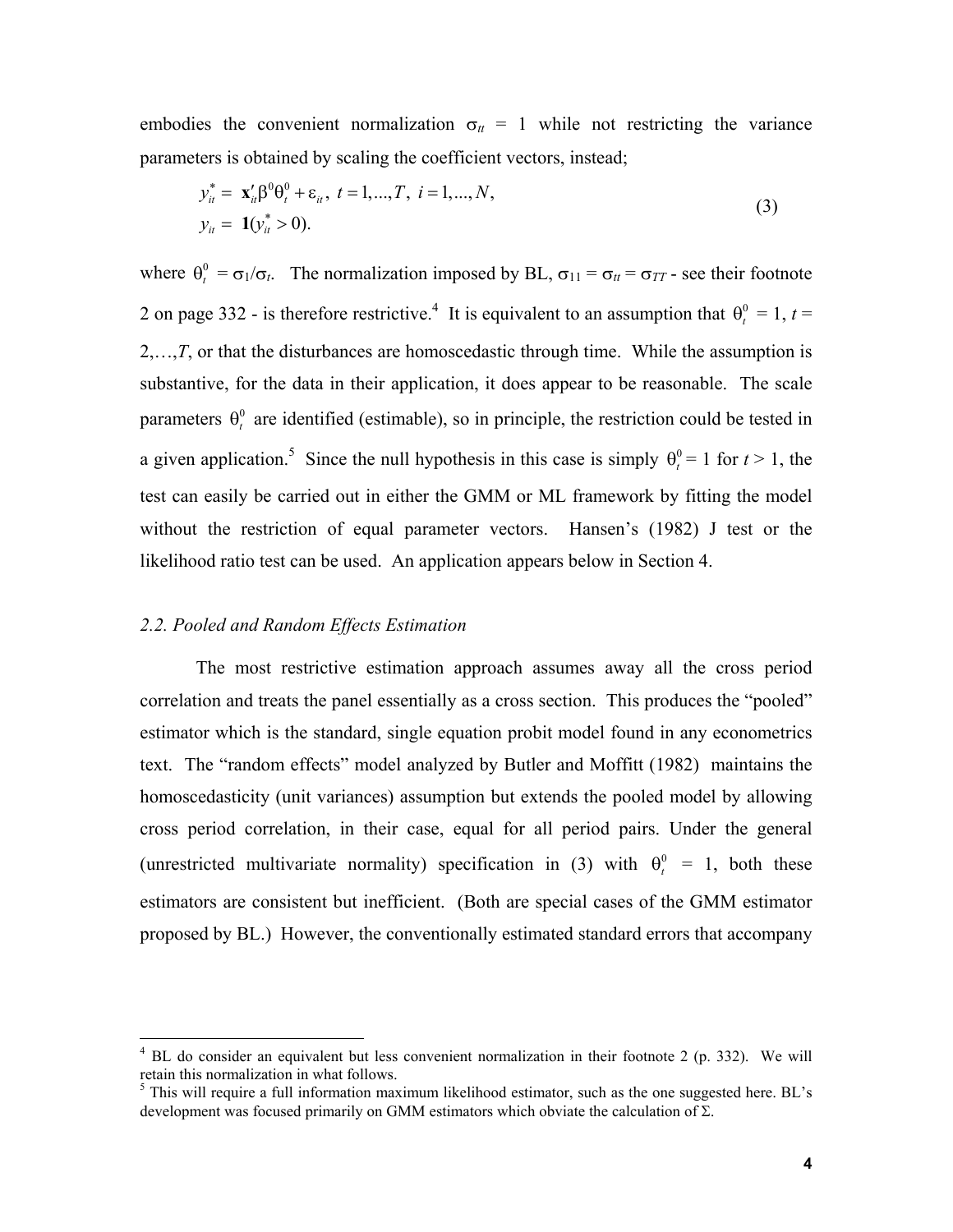each are inappropriate as they ignore the unrestricted cross period correlation.<sup>[6](#page-4-0)</sup>

Butler and Moffitt's random effects probit model specifies  $\varepsilon_{it} = u_{it} + v_i$  where  $u_{it}$  is normally distributed with mean zero and is independent across all periods and individuals and assumes that the individual specific term,  $v_i$  is uncorrelated with the included variables  $\mathbf{x}_{it}$  in all periods, is independent across individuals, and is time invariant. This produces the modified covariance matrix  $\sigma_{ts} = \sigma_v^2/(\sigma_u^2 + \sigma_v^2) = \rho$  for  $t \neq s$  and  $\sigma_t = \sigma_v^2 + \sigma_v^2$  $σ<sub>u</sub><sup>2</sup> = 1$  on the main diagonal of Σ. In this case, the model contains only β plus one additional correlation parameter, ρ. The log likelihood may be maximized by Hermite quadrature or by simulation methods.<sup>[7](#page-4-1)</sup> (Some details are given by BL.)

### *2.3. Maximum Likelihood Estimation*

 $\overline{a}$ 

Full maximum likelihood estimates of the parameters in (3) with the homoscedasticity assumption are obtained by maximizing the log likelihood function,

$$
\log L = \sum_{i=1}^{N} \log \Phi^{(T)}(a_{i1}, a_{i2}, ..., a_{iT} | \Sigma^*)
$$
 (4)

with respect to the unknown elements in β and Σ where,  $\sigma_{tt} = 1$ ,  $a_{it} = (2y_{it} - 1)\mathbf{x}_{it}$ 'β,  $\sigma_{ts}$ <sup>\*</sup>  $=(2y_{it}-1)(2y_{is}-1)\sigma_{ts}$ ,  $t \neq s$ , and  $\Phi^{(T)}$  denotes the CDF of the *T*-variate normal distribution. (The restriction,  $\theta_t^0$  =1 has already been imposed.) When *T* exceeds two, computation of this function requires a multidimensional integration which can only be approximated. This can be done by simulation methods. The GHK simulator was used here.<sup>8</sup>BL note three obstacles to estimation of this model: first, the amount of *t* computation seems to be excessive ("prohibitively high"), which for their application is

<span id="page-4-0"></span><sup>&</sup>lt;sup>6</sup> The moment equations for both estimators are based on the correct marginal conditional mean assumption, which induces the consistency. But, in each case, the asymptotic covariance matrix estimated from the assumed Hessian is not based on the actual joint density of the observations. White's (1982) results would apply here, so a 'sandwich' estimator based on both the (assumed) Hessian and the BHHH estimator would give appropriate standard errors.

<span id="page-4-1"></span><sup>&</sup>lt;sup>7</sup> The fixed effects (dummy variables) model is an alternative approach that might be considered if  $v_i$  were assumed to be correlated with  $\mathbf{x}_{i}$ . However, this estimator for the probit model is known to be inconsistent in a panel as short as ours  $(T = 5)$  due to the incidental parameters problem. Moreover, it precludes time invariant regressors, and the model considered here has two. See Greene (2002) for analysis of the fixed effects model. 8

<span id="page-4-2"></span> $8$  See Hajivassiliou and Ruud (1994), Hajivassiliou et al., (1996), Geweke et al. (1994, 1997) and Geweke (1997).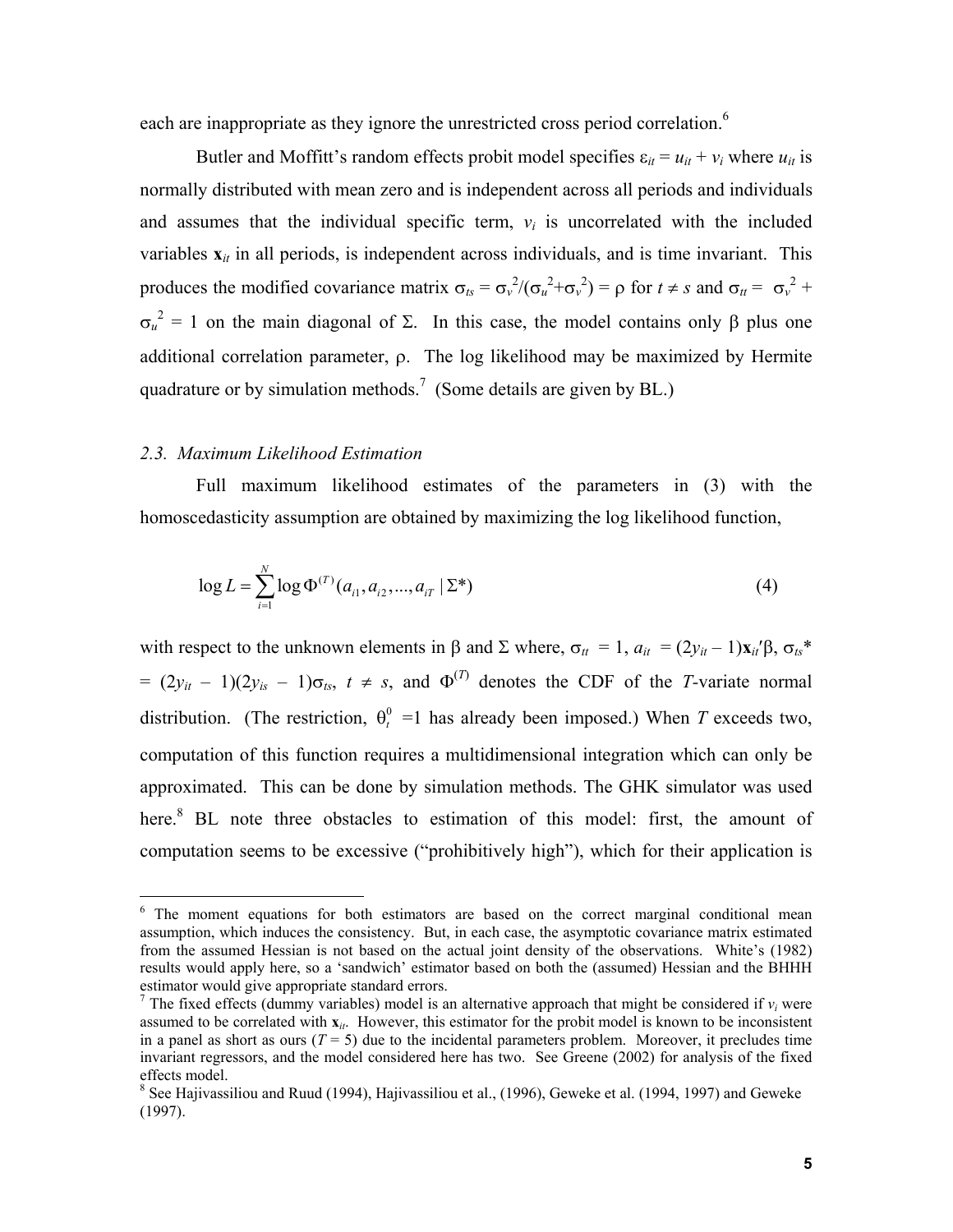actually not the case - see the application below; second, global concavity may be a problem; and third, there are a large number of nuisance parameters in the model. BL's analysis produced several strategies for estimation designed to circumvent estimation of the off diagonal elements of  $\Sigma$ . But, in the application below, the estimated elements of  $\Sigma$ are actually revealing in terms of suggesting a useful simplification of the model.

## *243. GMM Estimation*

BL suggest a set of GMM estimators based on the orthogonality conditions implied by the single equation conditional mean functions;

$$
E\{[\mathbf{y}_i - \Phi(\mathbf{x}_i'\beta)] | \mathbf{X}_i\} = 0
$$
\n(5)

where Φ denotes the CDF of the univariate normal distribution. The orthogonality conditions are

$$
E\left[\mathbf{A}(\mathbf{X}_{i})\begin{bmatrix} [y_{i1} - \Phi(\mathbf{x}_{i1}^{\prime} \boldsymbol{\beta})] \\ [y_{i2} - \Phi(\mathbf{x}_{i2}^{\prime} \boldsymbol{\beta})] \\ \vdots \\ [y_{iT} - \Phi(\mathbf{x}_{iT}^{\prime} \boldsymbol{\beta})] \end{bmatrix}\right] = \mathbf{0}.
$$
 (6)

Using only the raw data as  $A(X_i)$ , where  $A(X_i)$  is a  $P \times T$  matrix of instrumental variables constructed from the exogenous data for individual *i*, strong exogeneity of the regressors in every period [see Wooldridge (1995)] would provide *TK* moment equations of the form  $E[\mathbf{x}_{it}(y_{is}-\Phi(\mathbf{x}_{is}|\theta))] = \mathbf{0}$  for each pair of periods, or a total of  $T^2K$  moment equations altogether for estimation of  $K$  parameters in  $\beta$ . The full set of such orthogonality conditions would be  $E[(\mathbf{I}_T \otimes \mathbf{x}_i)\mathbf{u}_i] = \mathbf{0}$  where  $\mathbf{x}_i = [\mathbf{x}'_{i1},...,\mathbf{x}'_{iT}]'$ ,  $\mathbf{u}_i = (u_{i1},...,u_{iT})'$  and  $u_{it} =$  $y_{it}$  -  $\Phi(\mathbf{x}_{it}|\beta)$ . For BL's application, (6) produces 200 orthogonality conditions for the estimation of the 8 parameters.<sup>[9](#page-5-0)</sup> The empirical counterpart to the left hand side of (6) is

<span id="page-5-0"></span><sup>&</sup>lt;sup>9</sup> See Ahn and Schmidt (1995) and Arellano and Bover (1995) for discussion. BL constructed a different set of instruments, but did not use the strong exogeneity assumption. Their set of instruments used the current period orthogonality conditions in (7), so the total number of restrictions employed was *TK*. An expanded set of instruments based on the weak exogeneity assumption was examined in Breitung and Lechner (1997). Such vastly overidentified GMM estimation problems bring new (bias) problems of their own – see Ahn and Schmidt (1995) for discussion.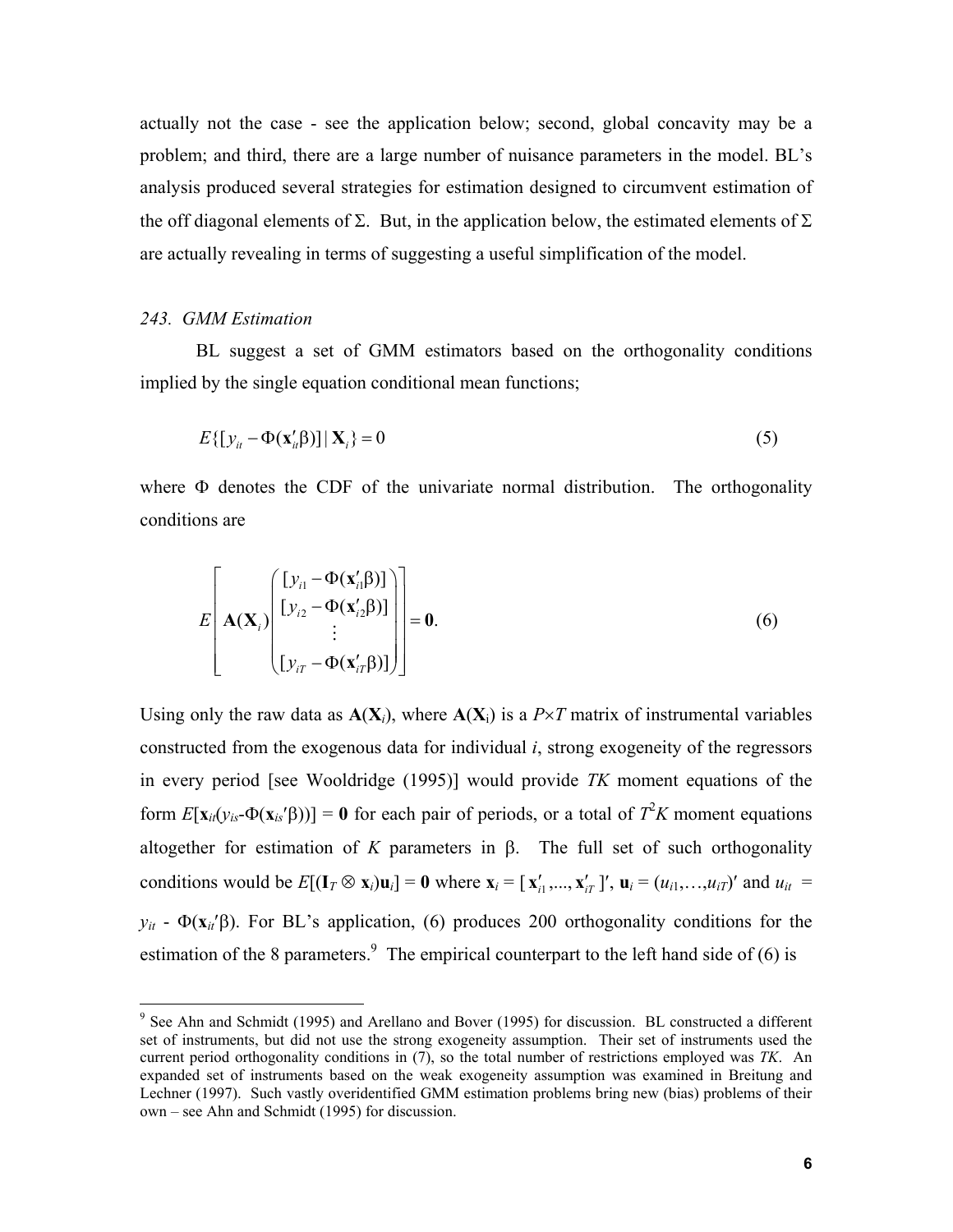$$
\mathbf{g}_{N}(\beta) = \frac{1}{N} \sum_{i=1}^{N} \left[ \mathbf{A}(\mathbf{X}_{i}) \begin{pmatrix} \left[ y_{i1} - \Phi(\mathbf{x}_{i1}'\beta) \right] \\ \left[ y_{i2} - \Phi(\mathbf{x}_{i2}'\beta) \right] \\ \vdots \\ \left[ y_{iT} - \Phi(\mathbf{x}_{iT}'\beta) \right] \end{pmatrix} \right].
$$
 (7)

The various GMM estimators are the solutions to

<u>.</u>

$$
\beta_{GMM,\mathbf{A},\mathbf{W}} = \arg\min_{\beta} \left[\mathbf{g}_N(\beta)\right]'\mathbf{W}\left[\mathbf{g}_N(\beta)\right].
$$

The specific estimator is defined by the choice of instrument matrix  $\mathbf{A}(\mathbf{X}_i)$  and weighting matrix, W; the authors suggest several. BL assumed strong exogeneity of the regressors in their application (see p. 337), so that in the construction of (6), only data from period *t* are used in the *t*th moment condition. This reduces the number of moment conditions from 200 to 40, which is the same number used by the MLE. Further details on computations appear in their paper and in the application below.

All of the preceding is done without (i.e., so as to avoid) direct full estimation of the matrix  $\Sigma^{10}$  Thus, the various estimators suggested attain their relative efficiencies within the class of GMM estimators, but all are inefficient relative to the full MLE implied by  $(4)^{11}$ . We do note that the GMM estimator in this application is somewhat unlike many other treatments in that by comparison to the MLE, because of the strong exogeneity assumption, it does not involve additional moment equations. The moment equations are based on the marginal conditional means in (3) whereas the MLE is based on the joint density in (4). Robustness of the GMM estimator in this setting would come about through its possibly less restrictive distributional. The full MLE assumes *T*-variate normality for the disturbances in (2). The various GMM estimators suggested by BL

<span id="page-6-0"></span><sup>&</sup>lt;sup>10</sup> A considerable amount of the derivation in the paper concerns approximations to Var[ $\sqrt{Ng_N}$ ]. One additional simple estimator which was not examined would be the sample second moment matrix of the terms in  $g_N$  based on any consistent first round estimator of  $\beta$ , of which several were suggested. This estimator was considered in Breitung and Lechner (1997) and found to be inferior to the analytic estimator because of the very large number of overidentifying restrictions.<br><sup>11</sup> One could argue that (7) is based only on the specified conditional mean functions and not on normality

<span id="page-6-1"></span>at all. However, this would necessitate contriving some other motivation for this particular conditional mean function and, in addition, would greatly complicate the formulation of a weighting matrix based on the covariances of the orthogonality conditions.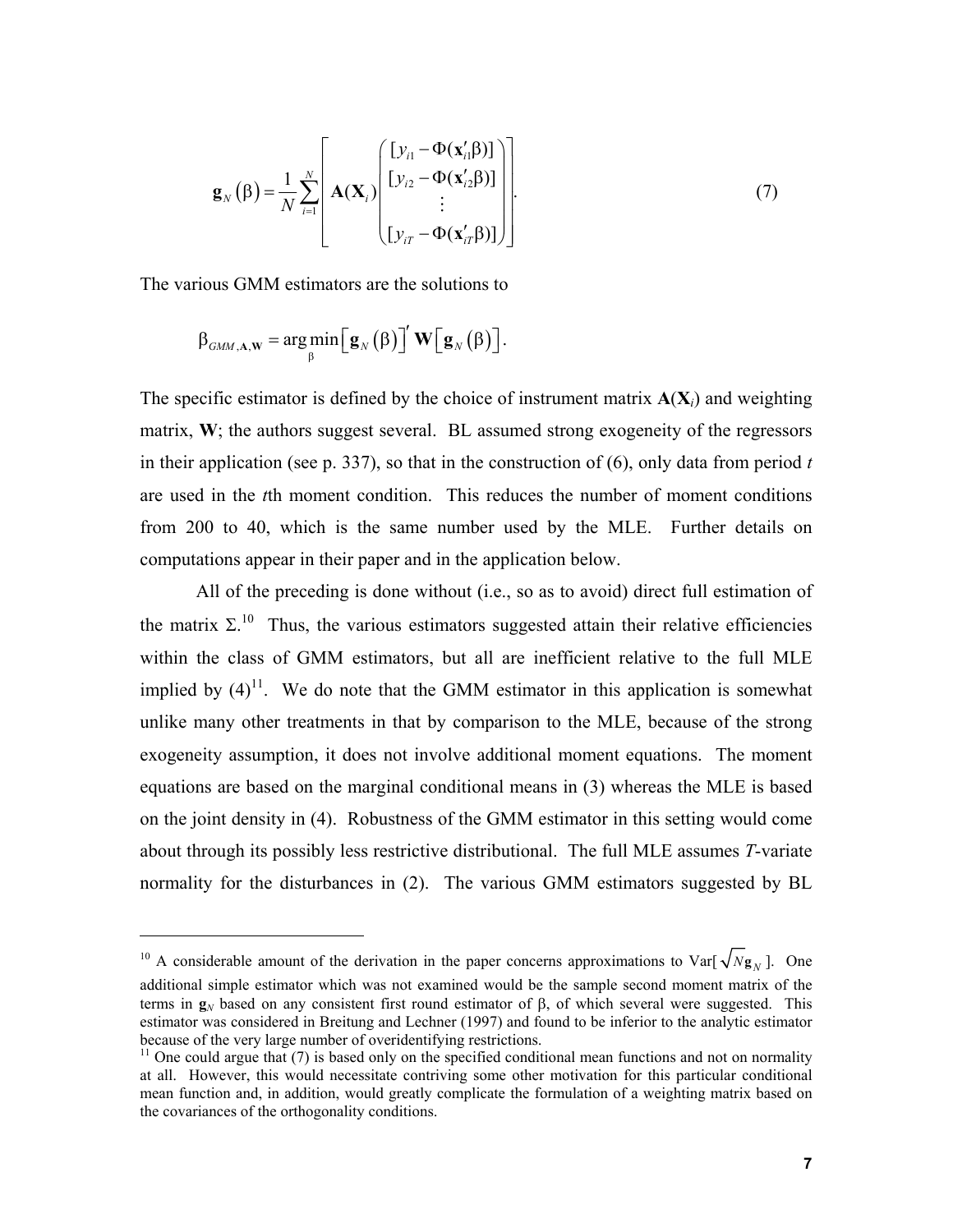assume marginal normality for each disturbance in (2) and correlation across equations. Whether the various suggested structures are substantially less restrictive is unclear. For example, assuming that each pair of disturbances has a bivariate normal density, as BL do in their (15) does not imply joint normality for the set, but in practical terms, it seems unlikely that the assumption would leave much room for variation from the stronger assumption.<sup>12</sup> Thus, the difference in the two approaches turns on marginal vs. joint normality, since both allow free correlation of the disturbances while assuming homoscedasticity.

#### *2.5. Computation*

<u>.</u>

The authors suggest that the computation time needed to fit this model by full maximum likelihood is "prohibitively high for  $T > 4$  or 5..." For present purposes, a simple benchmark is useful. As of their writing, the mid-1990s, their computation of the "pooled" probit model using their fairly large sample of  $1,270\times5$  observations and eight regressors took 30 seconds. (See their page 363.) The same computation using the same data on a less than leading edge personal computer in 2002 took less than 0.3 seconds, a more than 100 fold improvement.<sup>13</sup> A similar comparison relates to a first step estimation of the elements of  $\Sigma$ , which can be done in principle by fitting a set of bivariate probit models. The authors deem this calculation "cumbersome for large *T*," but, for their sample of  $N = 1,270$  observations, computation of each bivariate probit model takes less than six seconds. The upshot is that computation time and "burden" for maximum likelihood and the simulation estimators, which is a recurrent theme in the BL study and one of the primary motivations for the "convenient estimators" should now be well within the acceptable range for many problems. We have fit the multivariate probit model in (3) using the full information maximum simulated likelihood estimator. The amount of computation is large, but not excessive. Estimation was fairly routine, and

<span id="page-7-0"></span><sup>&</sup>lt;sup>12</sup> Joint normality would require that every linear combination of the  $\epsilon$ s be normally distributed. See Greene (2003, Theorem D18A, p. 912).

<span id="page-7-1"></span> $^{13}$  The authors used Gauss<sup>©</sup> for their computations. Results in this paper were obtained with Version 8.0 of *LIMDEP©*.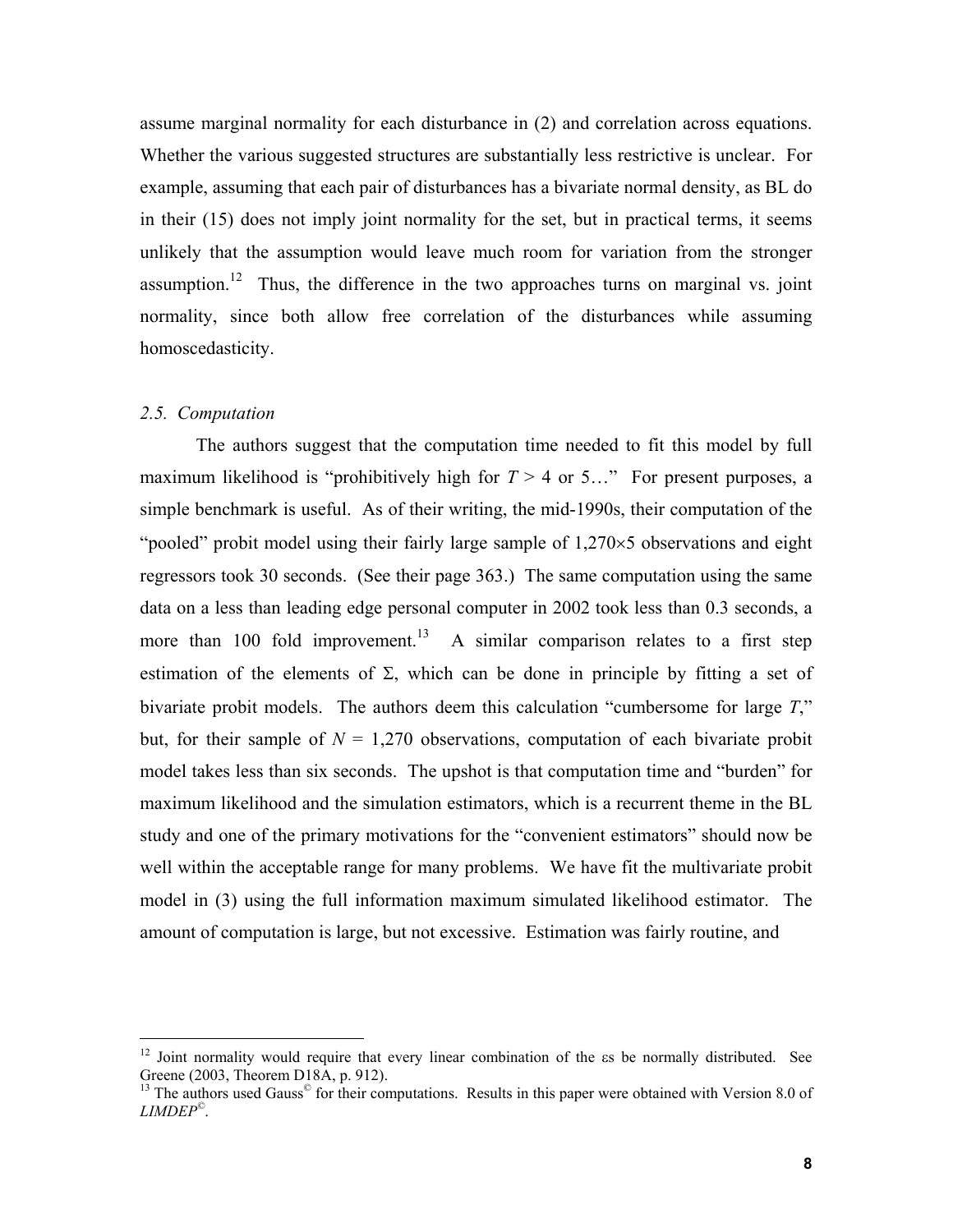took altogether under an hour on a 1.66 Ghz personal computer.<sup>14</sup> Full estimation results and details are given below.

## **3. Alternative Forms and Estimators for the Panel Probit Model**

The panel data set used by BL contains a considerable amount of between group variation. For example, based on a simple analysis of variance, 97.6% of the variation in the FDI variable and 92.9% of that of the imports share variable are accounted for by differences in the group means. With the exception of the Butler and Moffitt random effects formulation, the approaches suggested do not model the heterogeneity that is likely to be present in a data set of this sort. Several approaches might be considered.

Butler and Moffitt's random effects probit model was proposed to allow persistent unobserved individual heterogeneity to enter the model. The equicorrelation structure that results is a consequence of the assumptions about the heterogeneity term,  $v_i$  – time invariant and strongly exogenous – not a deliberate feature of the multivariate probit model.. We have merely adapted it as such in the preceding derivations as a convenient device to restrict the more general model. However, panel data such as these do provide a platform on which to analyze individual heterogeneity. Viewed from this perspective – that is cross unit heterogeneity rather than simple cross period correlation, the model in (3) turns out, itself, to be restrictive. In this context, the cross period correlation could be viewed as induced by latent, persistent individual heterogeneity, which would precisely reproduce the Butler and Moffitt model. We now consider some alternative specifications. Two alternative formulations that have been widely used to analyze panel data in other contexts, but not in the probit model, are the random parameters model and

 $\overline{a}$ 

<span id="page-8-0"></span><sup>&</sup>lt;sup>14</sup> Computation times are difficult to compare in the current changing computing environment. For the multivariate model discussed below, as noted in the text, the full MLE does require much more computation than the GMM estimator. The amount of computation is roughly quadratic in *T* and linear in *N*, the number of observations and *R*, the number of replications for the simulations. The model size, *K*, is a minor contributor to the total because by far the majority of the computation effort involves simulating the *T*-variate probabilities. The practical limit of the GHK simulator suggested by received applications appears to be about 10 periods. A model this large  $(T = 10)$ , with a reasonable number of replications (say  $\overline{R}$  = 100) could likely take many hours to estimate with current (2002) technology, and accuracy of the integration would be suspect in any event. But, for problems of the scale considered here, especially with the most up to date computers, computation of the multivariate probit model is not likely to be prohibitive.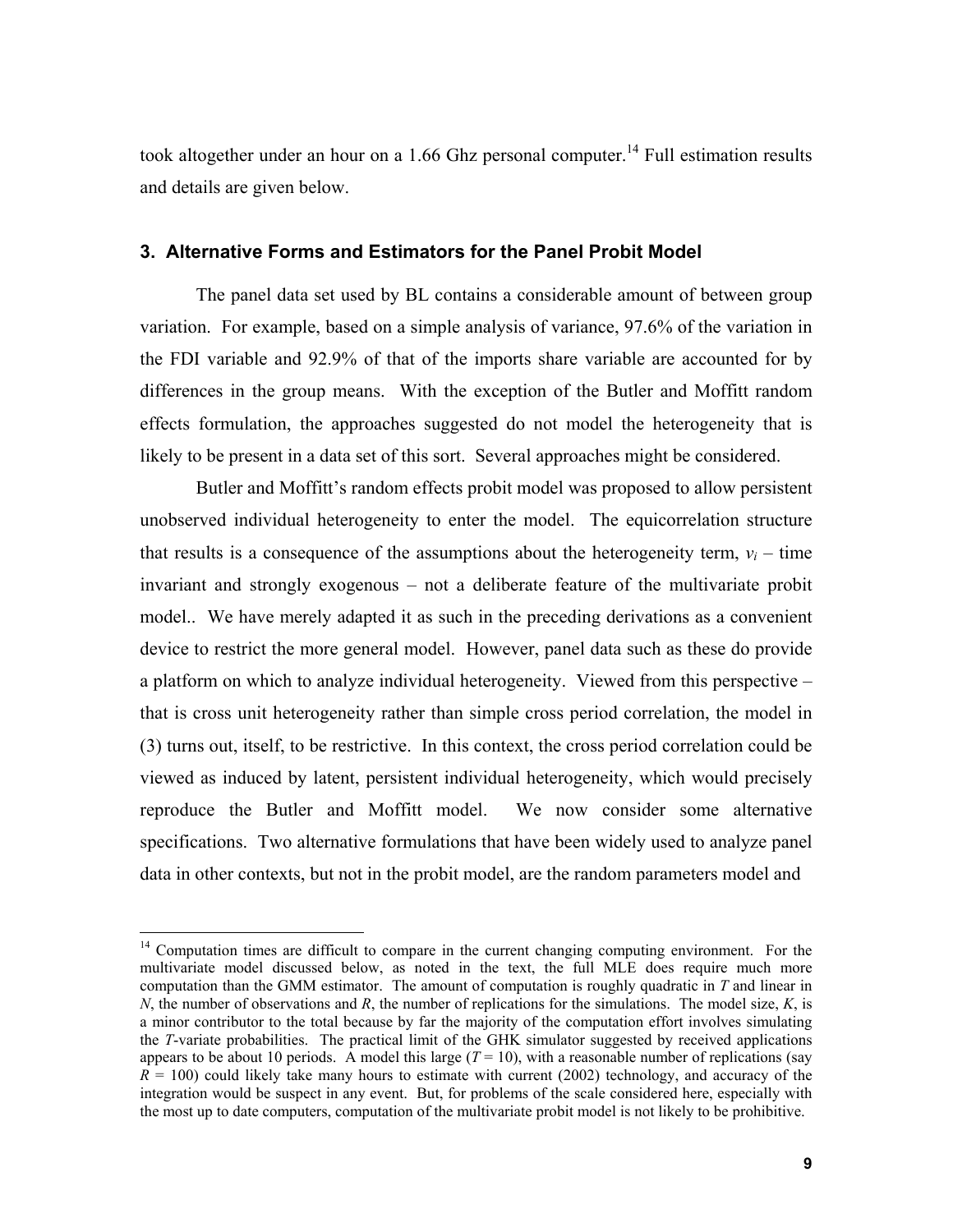the latent class model. $15$ 

An alternative formulation of (1) is

$$
y_{it}^{*} = (\alpha + v_{it}) + \mathbf{x}_{it}'\beta^{0} + \varepsilon_{it}, \ t = 1,...,T, \ i = 1,...,N,y_{it} = \mathbf{1}(y_{it}^{*} > 0).
$$
 (8)

where  $\varepsilon_{it}$  is normally distributed with zero mean and is uncorrelated across time and individuals and *vit* has zero mean and is freely correlated and heteroscedastic across time but independent across individuals. The homoscedasticity restriction would be imposed as before by  $\sigma_{vt}^2 = \sigma_v^2$ . This reproduces the original model, but from a different perspective, that of latent heterogeneity, embodied in a random constant term. (The underlying specification issue to be resolved is what process induces the correlation across time.) Butler and Moffitt's model results if  $v_{it}$  is time invariant, as  $v_i$ . Allowing the other parameters in the model to be random as well produces the next two models considered.

#### *3.1. A Random Parameters Model*

The random parameters (or 'hierarchical' or 'multilevel') model is an extension of (8),

$$
y_{it}^* = \mathbf{x}_{it}'\beta_i + \varepsilon_{it}, \ t = 1,...,T, \ i = 1,...,N, \ \varepsilon_{it} \sim NID[0,1]
$$
\n
$$
y_{it} = \mathbf{1}(y_{it}^* > 0)
$$
\nwhere

\n
$$
\beta_{it} = \mathbf{1} \cup \mathbf{1} \mathbf{1} \quad \text{for} \quad \mathbf{1} \quad \text{for} \quad \mathbf{1} \quad \text{for} \quad \mathbf{1} \quad \text{for} \quad \mathbf{1} \quad \text{for} \quad \mathbf{1} \quad \text{for} \quad \mathbf{1} \quad \text{for} \quad \mathbf{1} \quad \text{for} \quad \mathbf{1} \quad \text{for} \quad \mathbf{1} \quad \text{for} \quad \mathbf{1} \quad \text{for} \quad \mathbf{1} \quad \text{for} \quad \mathbf{1} \quad \text{for} \quad \mathbf{1} \quad \text{for} \quad \mathbf{1} \quad \text{for} \quad \mathbf{1} \quad \text{for} \quad \mathbf{1} \quad \text{for} \quad \mathbf{1} \quad \text{for} \quad \mathbf{1} \quad \text{for} \quad \mathbf{1} \quad \text{for} \quad \mathbf{1} \quad \text{for} \quad \mathbf{1} \quad \text{for} \quad \mathbf{1} \quad \text{for} \quad \mathbf{1} \quad \text{for} \quad \mathbf{1} \quad \text{for} \quad \mathbf{1} \quad \text{for} \quad \mathbf{1} \quad \text{for} \quad \mathbf{1} \quad \text{for} \quad \mathbf{1} \quad \text{for} \quad \mathbf{1} \quad \text{for} \quad \mathbf{1} \quad \text{for} \quad \mathbf{1} \quad \text{for} \quad \mathbf{1} \quad \text{for} \quad \mathbf{1} \quad \text{for} \quad \mathbf{1} \quad \text{for} \quad \mathbf{1} \quad \text{for} \quad \mathbf{1} \quad \text{for} \quad \mathbf{1} \quad \text{for} \quad \mathbf{1} \quad \text{for} \quad \mathbf{1} \quad \text{for} \quad \mathbf{1} \quad \text{for} \quad \mathbf{1} \quad \text{for} \quad \mathbf{
$$

where

<u>.</u>

 $β<sub>i</sub> = μ + Δz<sub>i</sub> + Γw<sub>i</sub>$ 

 $\mu$  =  $K \times 1$  vector of unconditional means

 $\Delta$  = *K*×*L* matrix unknown location parameters,

 $\Gamma$  = *K*×*K* lower triangular matrix of unknown variance parameters,

<span id="page-9-0"></span><sup>&</sup>lt;sup>15</sup> A restricted form of the random parameters probit model analyzed here was examined by Akin, Guilkey and Sickles (1979), Guilkey and Murphy (1993) and Sepanski (2000). The random effects model is also a special case which has been applied in a number of applications. An extensive analysis of the random parameters logit model is Train (2002). Comments also appear in McFadden and Train (2000).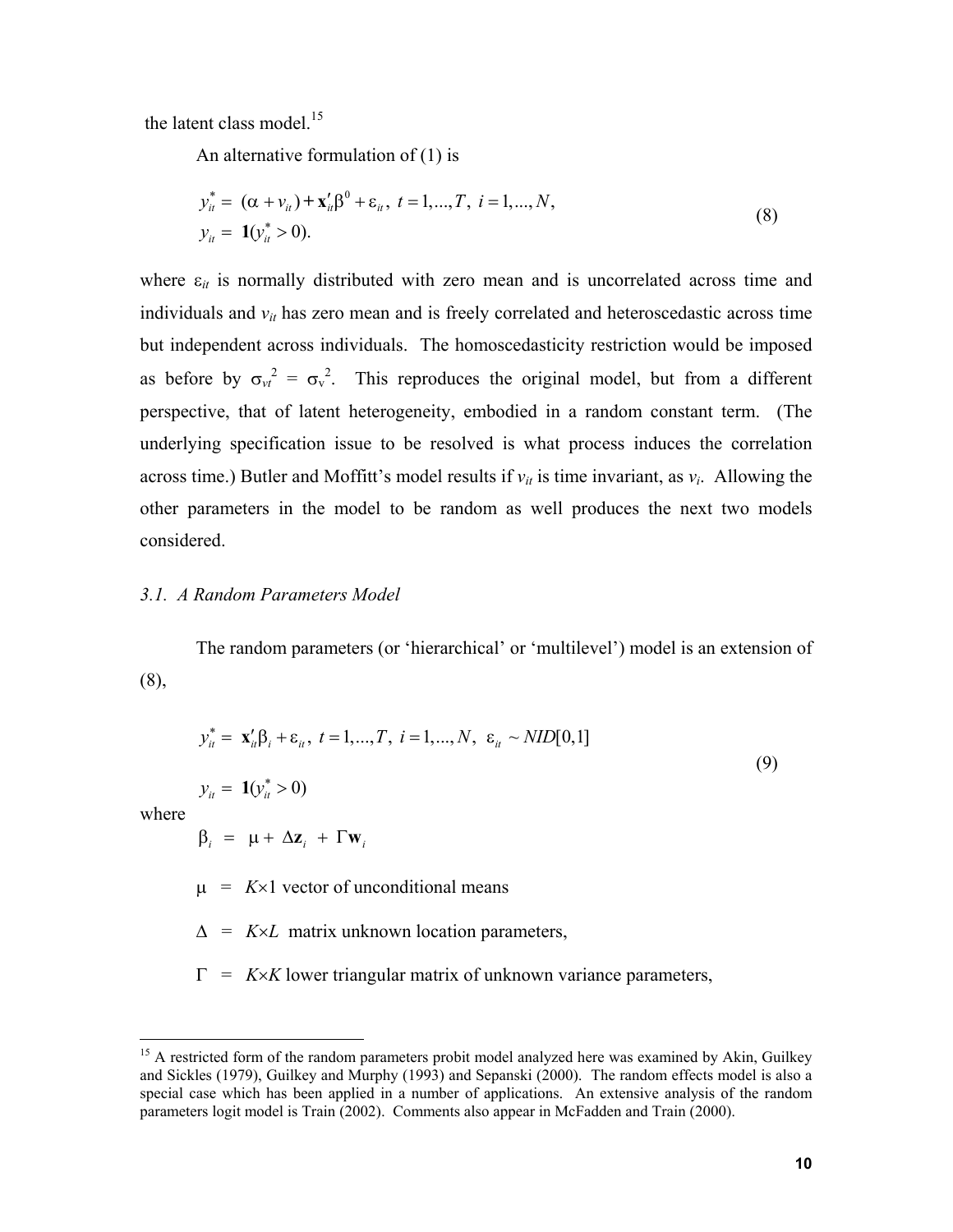$z_i$  =  $L \times 1$  vector of individual characteristics

 $w_i = K \times 1$  vector of random latent individual effects

 $E[\mathbf{w}_i|\mathbf{X}_i,\mathbf{z}_i] = \mathbf{0}$ 

 $Var[\mathbf{w}_i|\mathbf{X}_i, \mathbf{z}_i] = \mathbf{V} = K \times K$  diagonal matrix of known constants.

It follows that

with

$$
E[\beta_i|\mathbf{X}_i,\mathbf{z}_i] = \mu + \Delta \mathbf{z}_i
$$
  
and  

$$
Var[\beta_i|\mathbf{X}_i,\mathbf{z}_i] = \Gamma \mathbf{V}\Gamma' = \Omega.
$$
 (10)

The distribution of  $\beta_i$  is induced by that of  $w_i$  and remains to be specified. Since  $\Gamma$  need not be diagonal, in principle, the distribution could be a complicated mixture of diverse components. If  $w_i$  is assumed to have a standard, spherical normal distribution, then  $\beta_i$ will be normally distributed with the moments given above. We use the Cholesky factorization to form the covariance matrix of the random parameters. The covariance matrix of  $w_i$  is assumed known and diagonal, since any unknown parameters will be absorbed in  $\Gamma$ . In most cases, when it is assumed that the random parameters are normally distributed across individuals, **V** will be an identity matrix. It is not necessary to assume normality – infinite range of variation may be implausible for certain parameters. As such, the diagonals of **V** might take other values. For example, if the variation of a parameter is assumed to follow a uniform distribution, then the corresponding value of **V** would equal 1/12 and the unknown scaling would be accounted for by the corresponding elements in  $\Gamma$ .

The mean vector in the random parameters model is formulated with a vector of time invariant, individual specific variables **z***i*. When present, the unknown coefficients are contained in the corresponding row of ∆. Nonrandom parameters in a model are specified by imposing the constraint that the corresponding rows of  $\Gamma$  contain zeros. Allowing nonzero rows in  $\Delta$  while constraining the corresponding row in  $\Gamma$  to be zero provides a convenient means of formulating a 'hierarchical' model. The original random effects panel data model examined in the preceding section is produced by including in the model a simple random constant term. (The firm specific mean terms, ∆**z**i will not be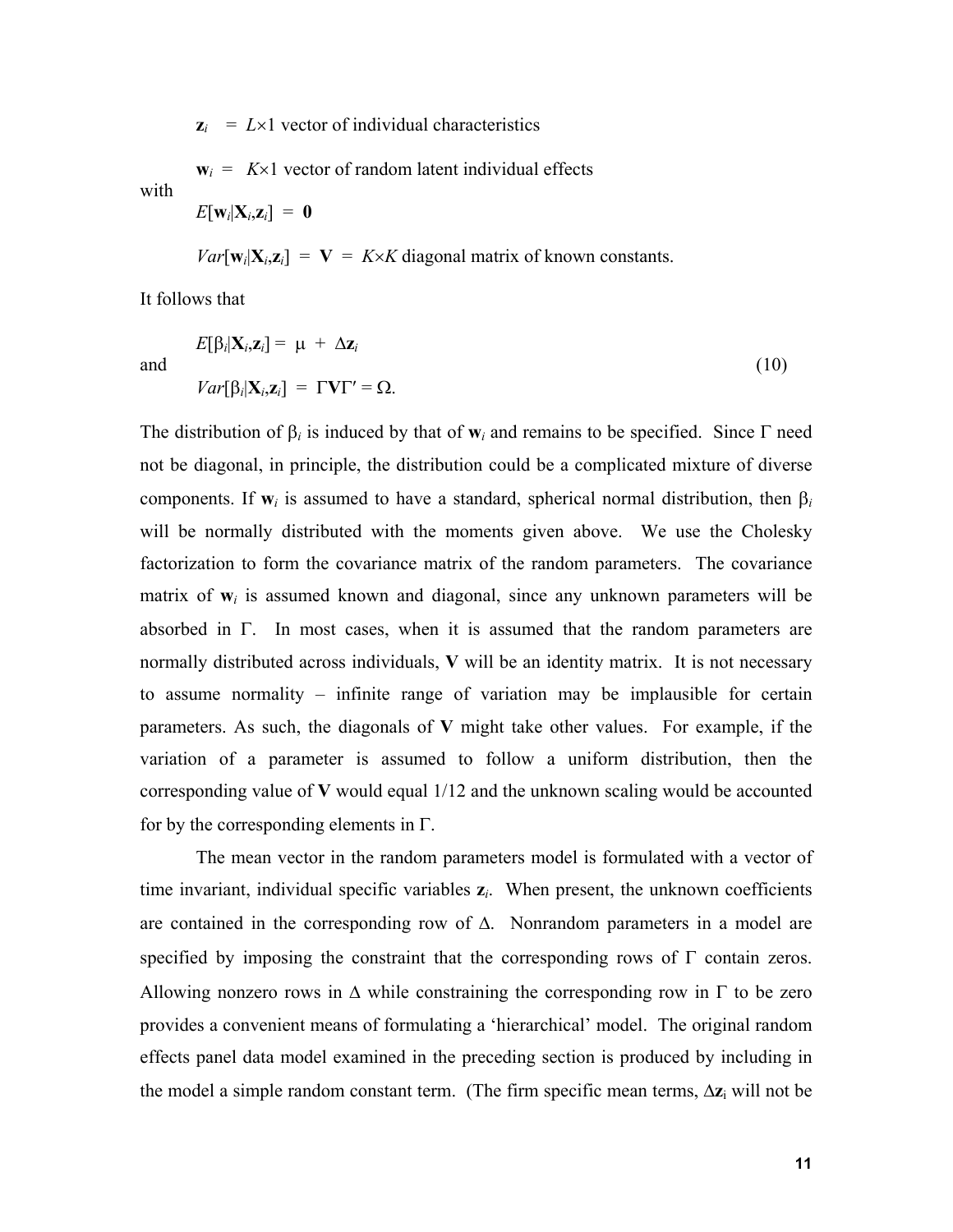present.) The dynamic effects are more difficult to accommodate. One possibility is to generate  $w_{it}$  by a stochastic process, such as an AR(1). Thus, as opposed to the time invariant effects model, the preceding can be made dynamic by allowing  $w_i$  to equal  $\mathbf{R}\mathbf{w}_{i,t-1} + \mathbf{h}_{it}$  where **R** is a diagonal matrix of autocorrelation coefficients to be estimated with the other model parameters and  $h_{it}$  is the white noise process. [See Greene (2002).] Other stochastic processes could be accommodated as well.

The random parameters model may be estimated by maximum simulated likelihood or by Markov Chain Monte Carlo (MCMC) methods.<sup>16</sup> Conditioned on  $w_i$ , observations on  $y_{it}$  are independent across time – timewise correlation per the focus of this paper would arise through correlation of elements of β*i*. The joint conditional density of the *T* observations on  $y_{it}$  is

$$
f(\mathbf{y}_i \mid \mathbf{X}_i, \beta_i) = \prod_{t=1}^T \Phi[(2y_{it} - 1)\mathbf{x}'_{it}\beta_i].
$$
 (11)

The contribution of this observation to the log likelihood function for the observed data is obtained by integrating the latent heterogeneity out of the distribution. Thus,

$$
\log L = \sum_{i=1}^{N} \log L_i = \sum_{i=1}^{N} \log \int_{\beta_i} \prod_{t=1}^{T} \Phi \big[ (2y_{it} - 1) \mathbf{x}_{it}' \beta_i \big] g(\beta_i \mid \mu, \Delta, \Gamma, \mathbf{z}_i) d\beta_i \tag{12}
$$

Full information maximum likelihood estimates of the parameters  $\mu$ ,  $\Delta$ ,  $\Gamma$  are obtained by maximizing this function. Since the function involves multidimensional integration, direct optimization is generally not feasible. Maximum simulated likelihood is used instead. The simulated log likelihood is

$$
\log L_{s} = \sum_{i=1}^{N} \log L_{is} = \sum_{i=1}^{N} \log \frac{1}{R} \sum_{r=1}^{R} \prod_{t=1}^{T} \Phi \left[ (2y_{it} - 1) \mathbf{x}_{it}' \beta_{ir} \right]
$$
(13)

where  $\beta_{ir}$  is the *r*th of *R* simulated draws on  $\beta_i = \mu + \Delta z_i + \Gamma w_i$  from the underlying distribution of  $w_i$ . Estimates of  $\mu$ ,  $\Delta$ , and  $\Gamma$  are obtained by maximizing the simulated log likelihood function.<sup>17</sup> Observations on  $\beta_{ir}$  are constructed from primitive draws on  $w_i$ .

 $\overline{a}$ 

<span id="page-11-1"></span>

<span id="page-11-0"></span><sup>&</sup>lt;sup>16</sup> See, Train (2002), Greene (2003, Chapter 16), or Albert and Chib (1993). <sup>17</sup> See Gourieroux and Monfort (1996) and Train (2002) for discussion.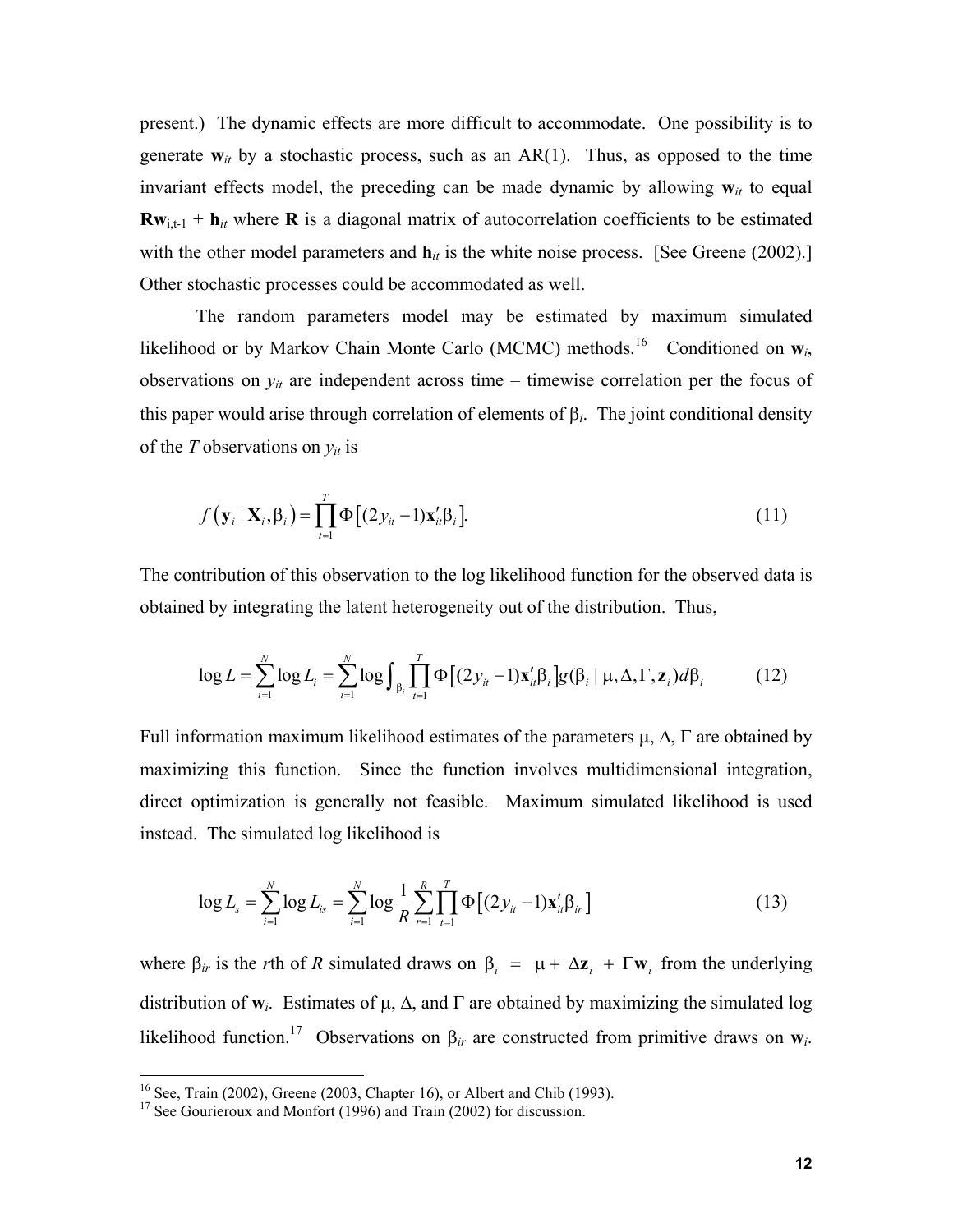Note that it is not necessary to assume normally distributed parameters. The integration by simulation simplifies the computations in such a way that other distributions are easily accommodated. For example, the range of variation can be restricted by using a "tent" or uniform distribution, either of which is easily simulated. The estimated elements of  $\Gamma$  will carry the sample information on the range of variation. A more complete exposition in the context of logit models for discrete choice appears in Train (2002) and in general terms in Greene (2001). Maximum simulated likelihood estimation is extremely computation intensive. The process is speeded up by using a quasi-Monte Carlo method based on Halton sequences of draws instead of random draws using a random number generator. The method is described in the appendix.

With estimates of the structural parameters  $(\mu, \Delta, \Gamma)$  in hand, estimates of the individual specific parameter vectors may be obtained by the posterior mean

$$
\hat{\beta}_{i} = E\left[\beta_{i} \mid \mu, \Delta, \Gamma, \mathbf{y}_{i}, \mathbf{X}_{i}, \mathbf{z}_{i}\right] = \frac{\int_{\beta_{i}} \beta_{i} \left[\prod_{t=1}^{T} \Phi\left[(2y_{it} - 1)\mathbf{x}_{it}^{\prime} \beta_{i}\right] g(\beta_{i} \mid \mu, \Delta, \Gamma, \mathbf{z}_{i})\right] d\beta_{i}}{\int_{\beta_{i}} \left[\prod_{t=1}^{T} \Phi\left[(2y_{it} - 1)\mathbf{x}_{it}^{\prime} \beta_{i}\right] g(\beta_{i} \mid \mu, \Delta, \Gamma, \mathbf{z}_{i})\right] d\beta_{i}} \qquad (14)
$$

[See Train (2002), Chapter 11.] The parts can be estimated by simulation. The application below demonstrates.

#### *3.2. A latent Class, Finite Mixture Model*

The latent class model can be motivated from several perspectives. One can view the formulation as an alternative specification of the random parameters model. The model in Section 3.1 assumes that  $\beta_i$  is continuously distributed across firms in the population. We might assume a discrete distribution instead. The discrete distribution can be viewed as the model in its own right, or as a semiparametric approximation to an underlying, continuous distribution. Alternatively, the latent class model can be viewed as arising from a discrete, unobserved sorting of individuals (firms) into groups, each of which has its own set of characteristics. This implies that the observed sample is comprised of a discrete mixture of individuals of different types. Finally, we may view the discrete mixture, itself, as a flexible structural model which is much less restrictive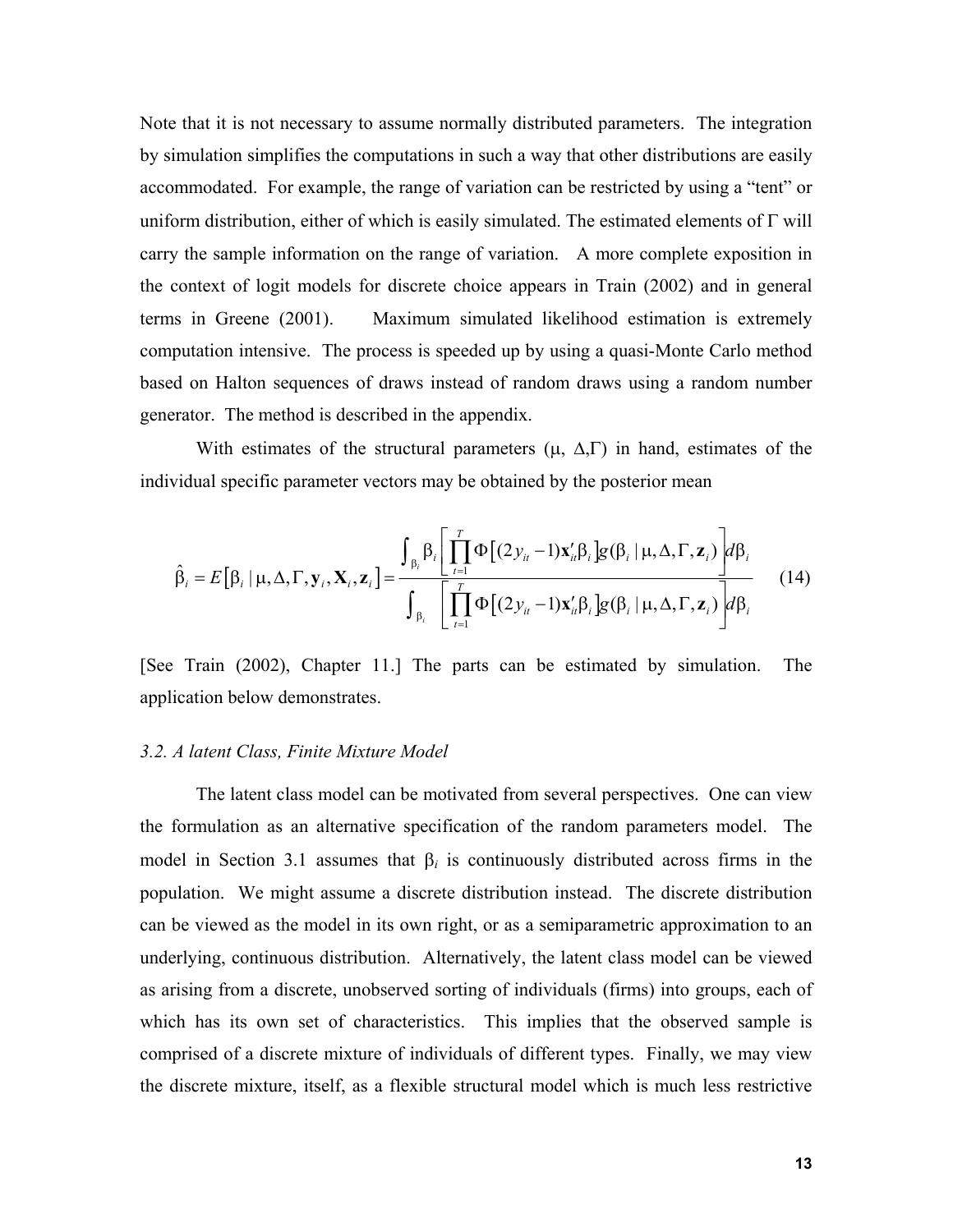<span id="page-13-1"></span>than the singly parameterized probit equation. Finite mixtures as an approach to flexible modeling of random variables has a long history in many fields. [See, e.g., McLachlan and Peel (2000) for an exhaustive survey.] All these interpretations produce the same structure.

Assuming independence across time, the conditional density for the observed data for individual *i* is

$$
f(\mathbf{y}_i \mid \mathbf{X}_i, \boldsymbol{\beta}_i) = \prod_{t=1}^T \Phi \big[ (2y_{it} - 1) \mathbf{x}'_{it} \boldsymbol{\beta}_i \big].
$$

 $\overline{a}$ 

In the continuous case examined earlier, the conditional density of the random parameters, induced by the random vector  $\mathbf{w}_i$ , is  $g(\beta_i | \mu, \Delta, \Gamma, \mathbf{z}_i)$ . The unconditional density is the contribution to the likelihood given earlier,

$$
f(\mathbf{y}_i|\mathbf{X}_i,\mathbf{z}_i,\mu,\Delta,\Gamma)=E_{\beta_i}\Big[f(\mathbf{y}_i\mid\mathbf{X}_i,\beta_i)\Big]=\int_{\beta_i}\prod_{t=1}^T\Phi\big[(2y_{it}-1)\mathbf{x}_{it}'\beta_i\big]g(\beta_i\mid\mu,\Delta,\Gamma,\mathbf{z}_i)d\beta_i.
$$

The density of  $\beta_i$  is the weighting (mixing) distribution in this average. If the distribution of β*i* has finite, discrete support over *J* points (classes) with probabilities *p*(β*j*|µ, ∆**,**Γ,**z***i*), *j*  $= 1,...,J$ , then the resulting formulation is,

$$
f(\mathbf{y}_i|\mathbf{X}_i,\mathbf{z}_i,\mu,\Delta,\Gamma) = \sum_{j=1}^M p(\beta_j | \mu,\Delta,\Gamma,\mathbf{z}_i) f(\mathbf{y}_i | \mathbf{X}_i,\beta_j)
$$
(15)

where it remains to parameterize the regime probabilities,  $p_{ij}$ <sup>18</sup> (We will arrive at a discrete distribution that is parameterized in terms of only the matrix  $\Delta$ , so u and  $\Gamma$  will be unnecessary.) Estimation is over the *J* regime probabilities and the regime level parameters  $\beta_i$ . The class probabilities must be constrained to sum to 1. A simple approach is to reparameterize them as a set of logit probabilities,

$$
p_{ij} = \frac{e^{\theta_{ij}}}{\sum_{j=1}^{J} e^{\theta_{ij}}}, j = 1,...,J, \theta_{i,j} = 0, \theta_{ij} = \delta_j' \mathbf{z}_i^{19}
$$
 (16)

<span id="page-13-0"></span><sup>&</sup>lt;sup>18</sup> Applications to models for count data may be found in Nagin and Land (1993), Wang Cockburn and Puterman (1998) and Wedel, DeSarbo, Bult, and Ramaswamy. (1993).<br><sup>19</sup> As noted, this model has appeared in a number of applications to count data. Wedel et al. imposed the

adding up constraint on the prior probabilities by a Lagrangean approach. As can be seen above, a simple reparameterization of the probabilities achieves the same end with much less effort. Nagin and Land (1993) and Wang et al. (1998) used the logit parameterization. Brannas and Rosenqvist (1994) forced the probabilities in their model to lie in the unit interval by using the parameterization  $p_j = 1/[1+\exp(-\theta_j)]$  with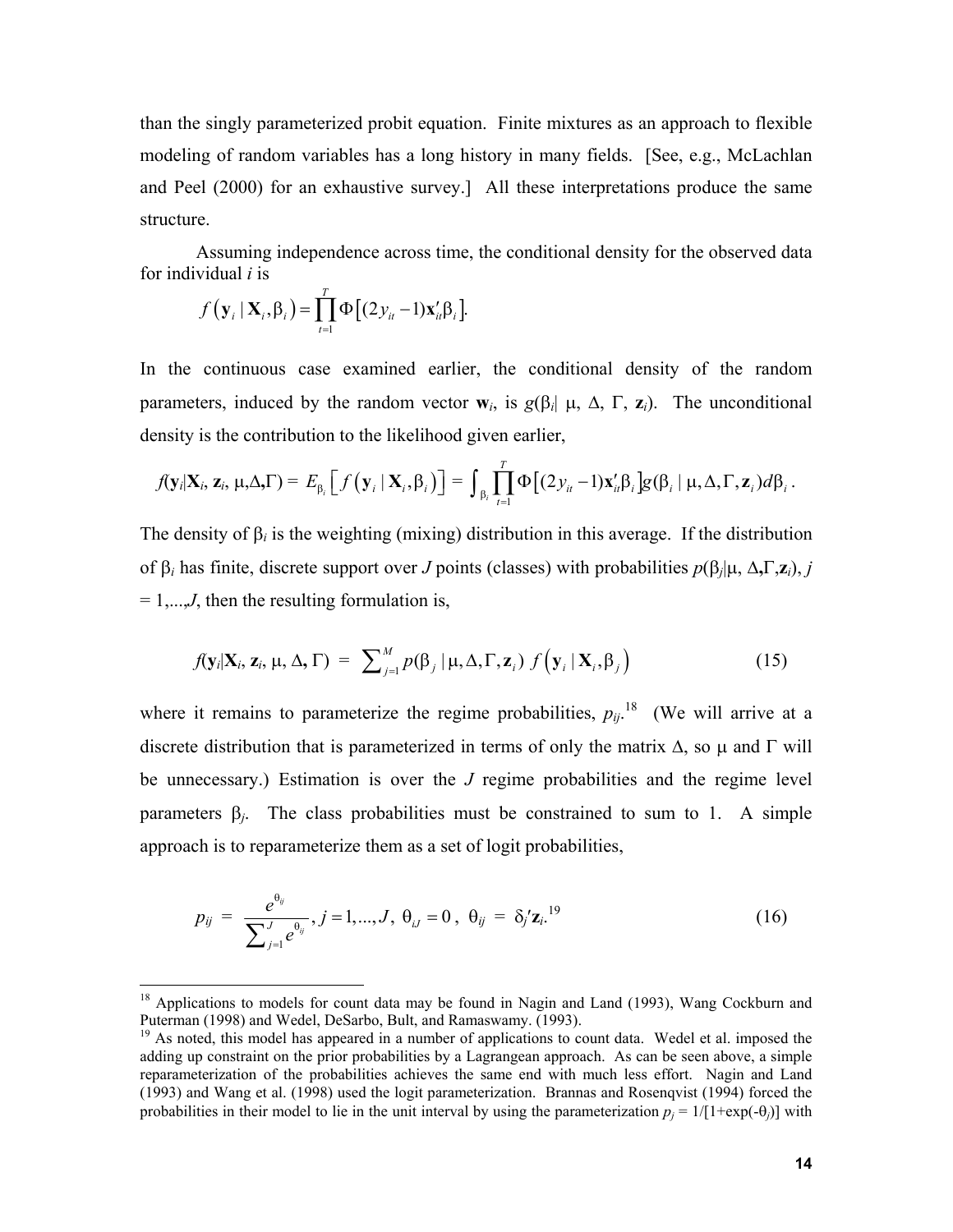(Thus, δ*j*′ is the *j*th row of ∆.) The resulting log likelihood is a continuous function of the parameters, and maximization is straightforward.

Estimation produces values for the structural parameters,  $\beta_j$ , and the parameters of the prior class probabilities,  $\delta$ <sub>*i*</sub>. One might also be interested in the posterior class probabilities,

Prob(class j | observation i) = 
$$
\frac{f(\text{observation } i | \text{class } j) \text{Prob}(\text{class } j)}{\sum_{j=1}^{J} f(\text{observation } i | \text{class } j) \text{Prob}(\text{class } j)}
$$

$$
= \frac{f(\mathbf{y}_i | \mathbf{X}_i, \beta_j) p_{ij}(\Delta, \mathbf{z}_i)}{\sum_{j=1}^{M} f(\mathbf{y}_i | \mathbf{X}_i, \beta_j) p_{ij}(\Delta, \mathbf{z}_i)}
$$
(17)
$$
= w_{ij}.
$$

This set of probabilities,  $\mathbf{w}_i = (w_{i1}, w_{i2},...,w_{iJ})$  gives the posterior density over the distribution of values of β, that is,  $[β<sub>1</sub>, β<sub>2</sub>, ..., β<sub>J</sub>]$ . An estimator of the individual specific parameter vector would then be the posterior mean

$$
\hat{\beta}_i^p = \hat{E}_j[\beta_j | \text{observation } i] = \sum_{j=1}^J w_{ij} \hat{\beta}_j. \tag{18}
$$

As before, the posterior mean, rather than the prior mean  $\hat{\beta}_i^0 = \sum p_{ij} \hat{\beta}_j$ , would be used to make efficient use of al the information in the sample. 1  $\hat{\beta}_i^0 = \sum^J p_i^0$ *j p*  $\hat{\beta}_i^0 = \sum_{j=1}^n$ 

The EM algorithm is a convenient approach for estimation of this model.<sup>20</sup> Let  $d_{ii}$  $= 1$  if individual *i* is a member of class *j* and zero otherwise. We treat  $d_{ij}$  as missing data to be estimated. The joint density of  $J d_{ij}$ s is multinomial with probabilities  $p_{ij}$ ;

$$
f(d_{i1}, d_{i2}, ..., d_{iJ} | \mathbf{z}_i, \Delta) = f(\mathbf{d}_i | \mathbf{z}_i, \Delta) = \prod_{j=1}^{J} p_{ij}^{d_{ij}}.
$$
 (19)

The complete data log likelihood is built from the joint density,

$$
f(\mathbf{y}_i, \mathbf{d}_i | \mathbf{X}_i, \mathbf{z}_i, \Delta) = f(\mathbf{y}_i | \mathbf{d}_i, \mathbf{X}_i, f(\mathbf{d}_i | \mathbf{z}_i, \Delta).
$$

 $\overline{a}$ 

θ*<sup>j</sup>* unrestricted. This does solve the problem, but they did not impose the adding up constraint, Σ*jpj* = 1 in their model; they simply estimated the first  $\theta_1,...,\theta_{M-1}$  without restriction and computed  $p_M$  residually, a procedure that is not guaranteed to succeed.

<span id="page-14-0"></span> $20$  See Dempster, Laird, and Rubin (1977), Wedel et al. (1993) and McLachlan and Peel (2000).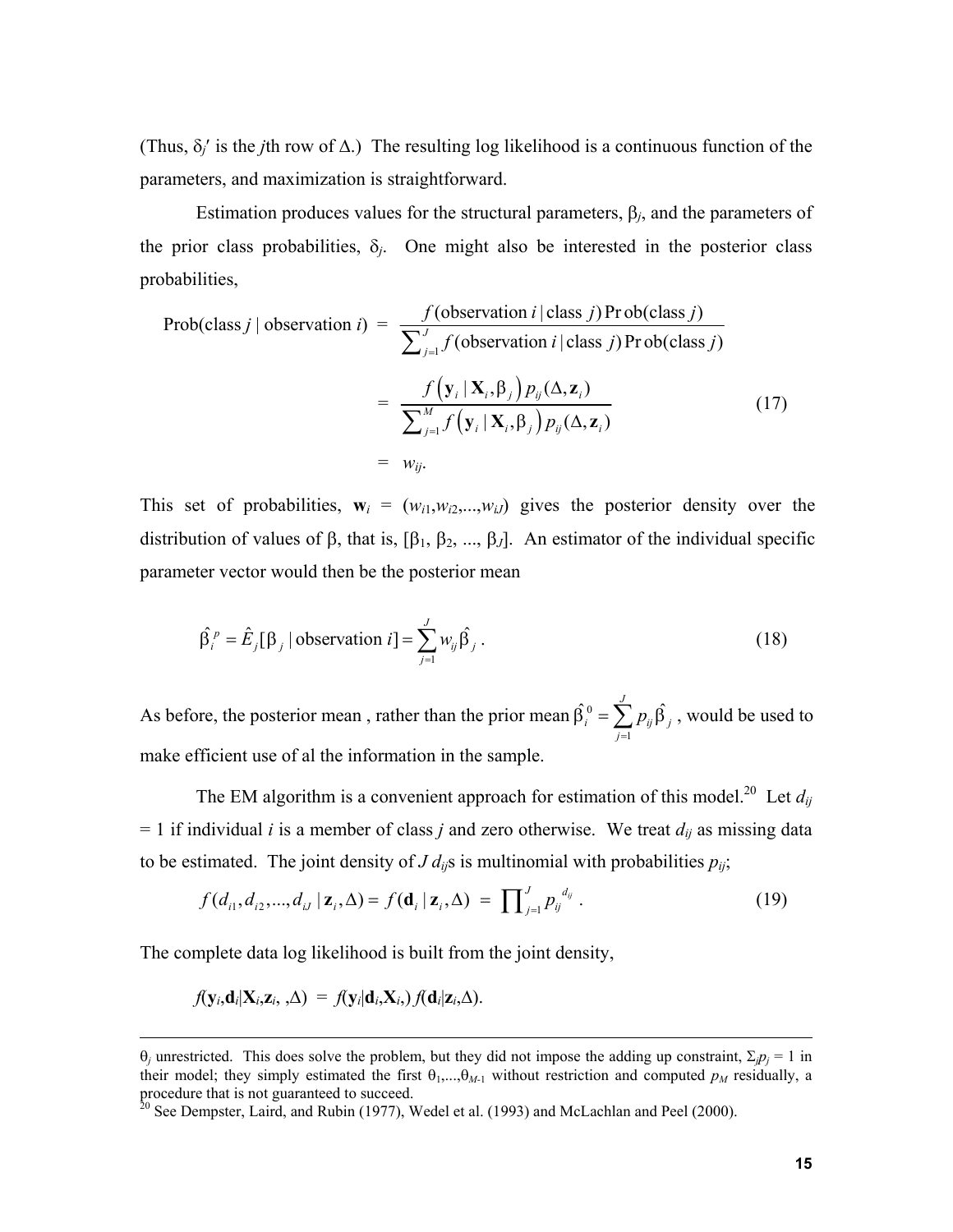Thus,

$$
\log L_c = \sum_{i=1}^N \sum_{j=1}^J \left[ d_{ij} \log f(\mathbf{y}_i \,|\, \mathbf{X}_i, \boldsymbol{\beta}_j) + d_{ij} \log p_{ij} \right] \tag{20}
$$

The expectation  $(E)$  step of the process involves obtaining the expectation of this log likelihood conditioned over the unobserved data. This involves replacing the  $d_{ij}$ s in log  $L_c$  with the posterior probabilities,  $w_{ij}$ , derived above (computed at the current estimates of the other parameters). The maximization (*M*) step then involves maximizing the resulting conditional log likelihood with these estimated posterior probabilities treated as known. Conditioned on the posteriors, *E*[log*Lc*] factors into two parts that may be maximized separately. By construction,  $\Sigma_j w_{ij} = 1$ . The first part of the log likelihood becomes a weighted log likelihood with known weights for which the likelihood equations are

$$
\frac{\partial E[\log L_c]}{\partial \beta_j} = \sum_{i=1}^N w_{ij} \frac{\partial \log f(\mathbf{y}_i \mid \mathbf{X}_i, \beta_j)}{\partial \beta_j} = \mathbf{0}.
$$

This involves simply maximizing a weighted, pooled log likelihood for each class parameter vector where the weights are the firm specific posterior class probabilities for the particular class.. If there are no individual specific variables in the probabilities, then the maximum likelihood estimators of the class probabilities are just the sample averages of the estimated weights;

$$
\hat{p}_j = \frac{\sum_{i=1}^N w_{ij}}{N}.
$$

If the logistic parameterization has been used, then the conditional log likelihood function at the *M* step for these parameters is a weighted multinomial logit log likelihood, which will require an iterative solution. The iterative solution for the structural parameters,  $\delta_i$  is the solutions to the likelihood equations

$$
\frac{\partial E[\log L_c]}{\partial \delta_j} = \sum_{i=1}^N (w_{ij} - \hat{p}_{ij}) \mathbf{z}_i = \mathbf{0}.
$$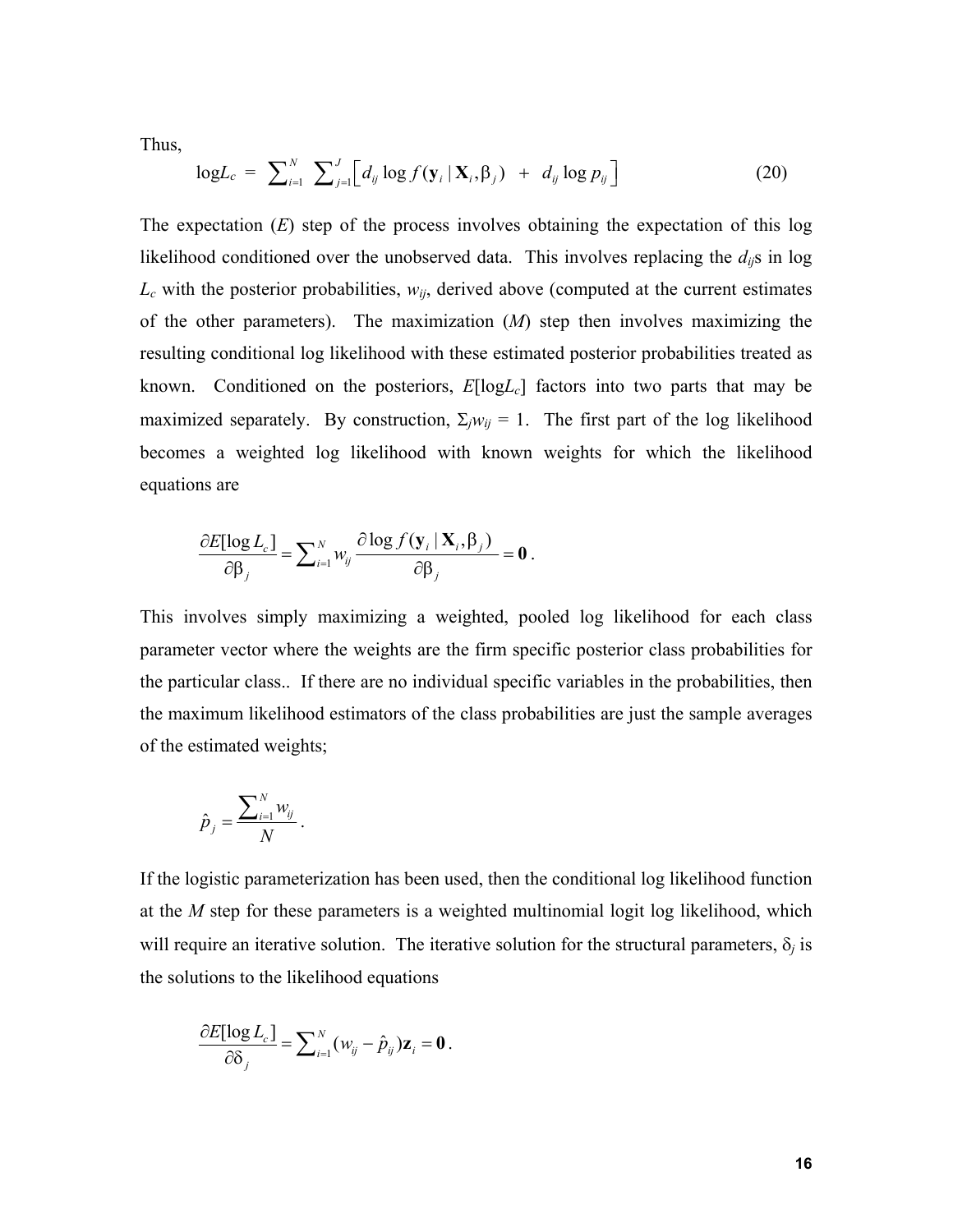This is the first order conditions for the multinomial logit model with proportion rather than individual data for the dependent variable (the weights). The EM method thus amounts to cycling between these two steps - computing the parameters for the class probabilities via the multinomial logit procedure at the second step above, then recomputing the class specific weighted probit estimators at the first step by a simple weighted, pooled maximum likelihood probit estimator.

#### **4. Application**

Bertschek and Lechner applied the GMM estimator to an analysis of the product innovation activity of 1,270 German manufacturing firms observed in five years, 1984 - 1988, in response to imports and foreign direct investment. [See Bertschek (1995).] The basic model to be estimated is a probit model based on the latent regression

$$
y_{it}^* = \beta_1 + \sum_{k=2}^8 x_{k,it} \beta_k + \varepsilon_{it}, \ y_{it} = \mathbf{1}(y_{it}^* > 0), i = 1,...,1270, t = 1984,...,1988.
$$

where

 $y_{it}$  = 1 if a product innovation was realized by firm i in year *t*, 0 otherwise,  $x_{2it}$  = Log of industry sales in DM,  $x_{3,i}$  = Import share = ratio of industry imports to (industry sales plus imports),  $x_{4,i}$  = Relative firm size = ratio of employment in business unit to employment in the industry (times 30),  $x_{5,i}$  = FDI share = Ratio of industry foreign direct investment to (industry sales, plus imports),  $x_{6,i}$  = Productivity = Ratio of industry value added to industry employment,

 $x_{7,i}$  = Raw materials sector = 1 if the firm is in this sector,

 $x_{8,i}$  = Investment goods sector = 1 if the firm is in this sector,

Descriptive statistics and further discussion appear in the earlier papers. Their primary interest was in the effect of imports and inward foreign direct investment on innovation. Both are hypothesized to have a positive effect. We have extended the analysis with their data.

Table 1 presents the base case, "pooled" estimator. This is the simple probit estimator that treats the entire sample as if it were a large cross section. This estimator is consistent, but inefficient. Four sets of asymptotic standard errors are presented with the estimates. The first are BL's reported standard errors. These are computed using a robust estimator based on White (1982). [See their pp. 345 and 359.) The second set are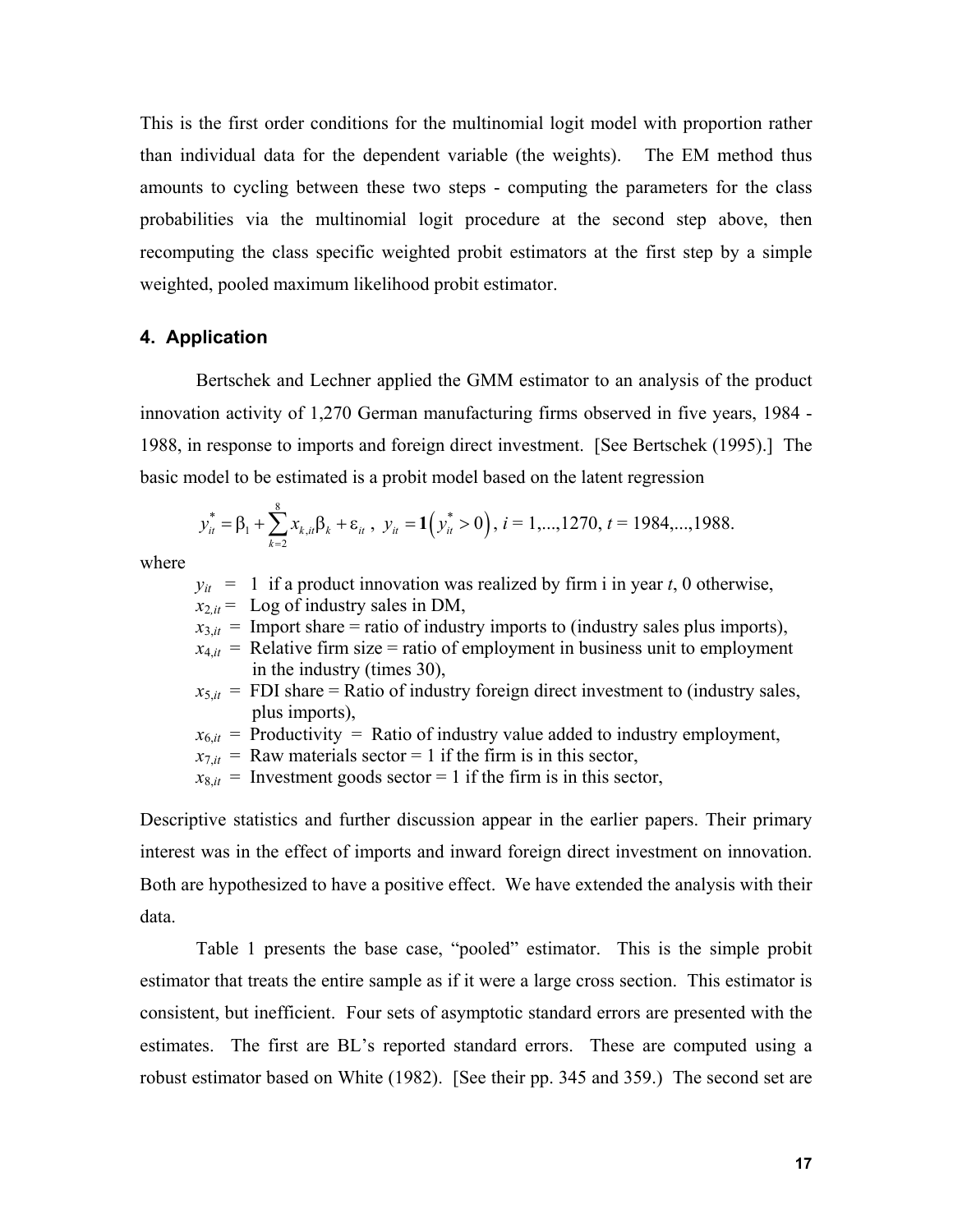the square roots of the diagonals of the negative of the inverse of the Hessian computed at the maximum likelihood estimates (which we have reproduced). The third set are those computed by BL based on Avery, Hansen and Hotz's (1983) GMM estimator. [See BL (1998, pp. 338-339).] A natural alternative which should be appropriate in this setting is the so-called "cluster" estimator [see Stata (1998)]:

$$
\hat{\mathbf{V}}\left(\hat{\boldsymbol{\beta}}\right) = \left(\frac{N}{N-1}\right)\left(-\mathbf{H}^{-1}\right)\left(\sum_{i=1}^{n}\mathbf{g}_{i}\mathbf{g}_{i}'\right)\left(-\mathbf{H}^{-1}\right)
$$
\n
$$
\mathbf{g}_{i} = \sum_{i=1}^{T}\mathbf{g}_{ii}
$$
\n(21)

The matrix **H** is the conventional Hessian of the maximized log likelihood and  $\mathbf{g}_{it}$  is the derivative of the individual term in the pooled log likelihood. As can be seen in Table 1, the cluster estimator produces essentially the same results as the GMM based estimator. The last two columns of Table 1 present the estimated partial effects of the variables on the probability of a realized innovation. Standard errors are based on the cluster estimator and are computed using the delta method. [See Greene (2003, chapter 19).] The estimates for the sector dummy variables are computed by evaluating the probability at the means of the other variables and with the dummy variables equal to one then zero the marginal effect in each case is the difference. The results thus far are consistent with the hypothesis that imports and FDI positively and significantly affect product innovation.

Table 2 reports the estimates of the random effects (equicorrelated) model. The random effects model was fit by two methods, first using Butler and Moffitt's method with a 32 point Hermite quadrature, then by specifying the random parameters model with only a random constant term. In terms of the estimates of the parameters, it is clear that, as expected, the two integration methods produce essentially the same results. The random parameter estimator produced an estimate of the standard deviation for the random constant of 1.1707. Based on the normalization  $\sigma_v^2 + \sigma_u^2 = 1$ , this produces an estimator of the correlation coefficient of  $1.1707^2 / (1 + 1.1707^2) = 0.578$ , which is identical to the estimate produced by the quadrature method. The value itself is also striking, as will be evident in the next set of results for the multivariate probit model.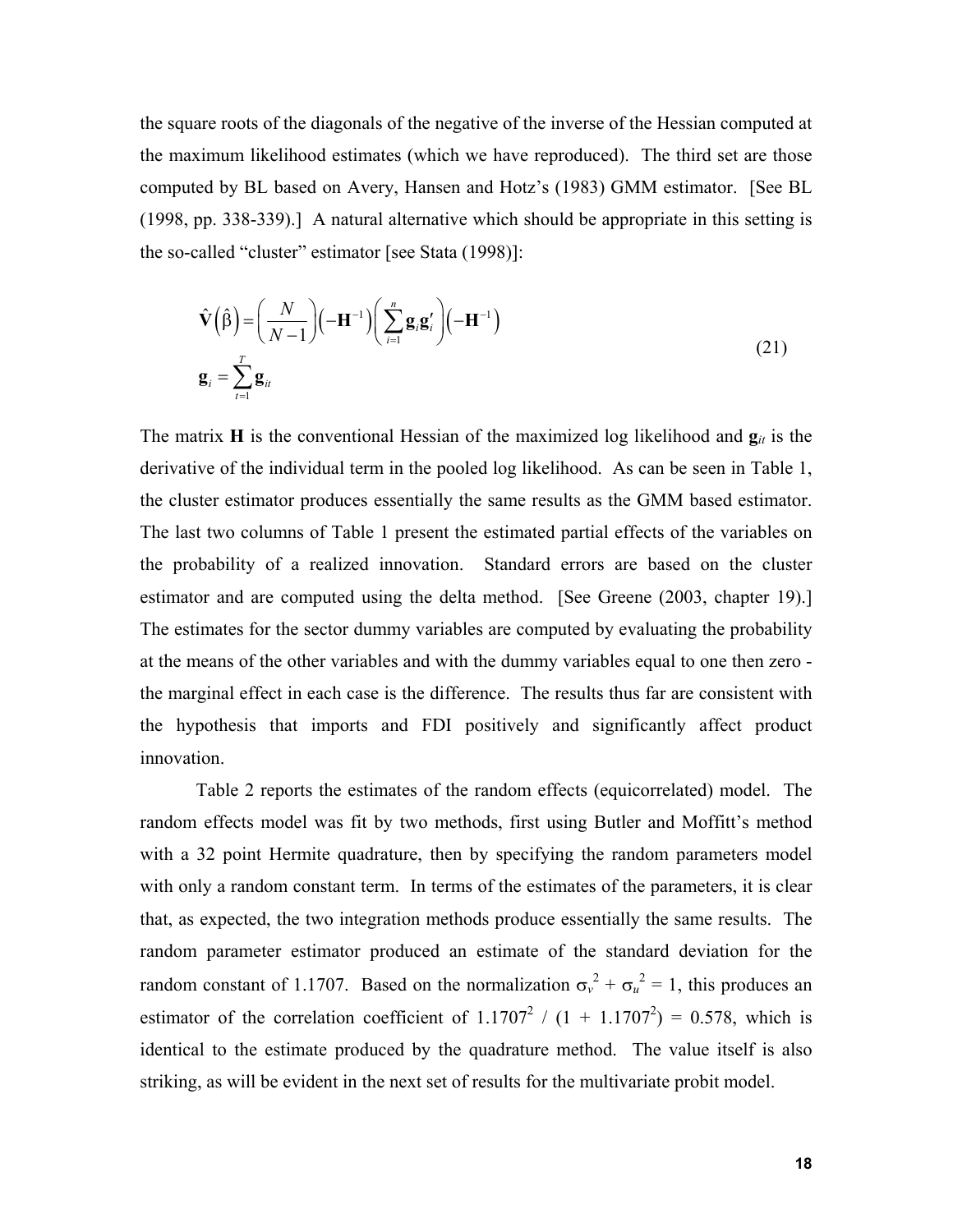|            |                       |                           | <b>Estimated Standard Errors</b> |                  | Marginal Effects |                       |            |  |
|------------|-----------------------|---------------------------|----------------------------------|------------------|------------------|-----------------------|------------|--|
| Variable   | Estimate <sup>a</sup> | $\text{se}(1)^{\text{b}}$ | $\text{se}(2)^{\text{c}}$        | $\text{se}(3)^d$ | $\text{se}(4)^e$ | Partial <sup>'</sup>  | Std. Err.  |  |
| Constant   | $-1.960**$            | 0.21                      | 0.230                            | 0.377            | 0.373            |                       |            |  |
| log Sales  | $0.177**$             | 0.025                     | 0.0222                           | 0.0375           | 0.0358           | 0.0683                | $0.0138**$ |  |
| Rel Size   | $1.072**$             | 0.21                      | 0.142                            | 0.306            | 0.269            | 0.413                 | $0.103**$  |  |
| Imports    | $1.134**$             | 0.15                      | 0.151                            | 0.246            | 0.243            | 0.437                 | $0.0938**$ |  |
| <b>FDI</b> | $2.853**$             | 0.47                      | 0.402                            | 0.679            | 0.642            | 1.099                 | $0.247**$  |  |
| Prod.      | $-2.341**$            | 1.10                      | 0.715                            | 1.300            | 1.115            | $-0.902$              | $0.429*$   |  |
| Raw Mtl    | $-0.279**$            | 0.097                     | 0.0807                           | 0.133            | 0.126            | $-0.110^{8}$          | $0.0503*$  |  |
| Inv Good   | $0.188**$             | 0.040                     | 0.0392                           | 0.0630           | 0.0628           | $0.0723$ <sup>g</sup> | $0.0241**$ |  |

**Table 1. Estimated Pooled Probit Model** 

 $B<sup>b</sup>$  Recomputed. Only two digits were reported in the earlier paper.<br><sup>b</sup> Obtained from results in Bertschek and Lechner, Table 10.

 $\degree$  Square roots of the diagonals of the negative inverse of the Hessian

 $\frac{d}{d}$  Based on the Avery et al. GMM estimator

<sup>e</sup> Based on the cluster estimator.

f Coefficient scaled by the density evaluated at the sample means

 ${}^{g}$ Computed as the difference in the fitted probability with the dummy variable equal to one then zero.

\* Indicates significant at 95% level, \*\* indicates significant at 99% level based on a two tailed test. Significance tests based on se(4).

|            | Random Effects |                      |                         |                      |  |  |  |  |
|------------|----------------|----------------------|-------------------------|----------------------|--|--|--|--|
|            |                | Quadrature Estimator |                         | Simulation Estimator |  |  |  |  |
| Variable   | Estimate       | Std.Error            | Estimate                | Std.Error            |  |  |  |  |
| Constant   | $-2.839**$     | 0.533                | $-2.884**$              | 0.543                |  |  |  |  |
| log Sales  | $0.244**$      | 0.0522               | $0.249**$               | 0.0510               |  |  |  |  |
| Rel Size   | $1.522**$      | 0.257                | $1.452**$               | 0.281                |  |  |  |  |
| Imports    | $1.779**$      | 0.360                | $1.796**$               | 0.360                |  |  |  |  |
| <b>FDI</b> | $3.652**$      | 0.870                | $3.724**$               | 0.831                |  |  |  |  |
| Prod.      | $-2.307$       | 1.911                | $-2.321**$              | 0.151                |  |  |  |  |
| Raw Mtl    | $-0.477*$      | 0.202                | $-0.469*$               | 0.186                |  |  |  |  |
| Inv Good   | $0.331**$      | 0.0952               | $0.331**$               | 0.0915               |  |  |  |  |
| ρ          | $0.578**$      | 0.0189               | $0.578***$ <sup>a</sup> | 0.0231               |  |  |  |  |

**Table 2. Estimated Random Effects Models** 

**Based on estimated standard deviation of the random constant of 1.1707 with** estimated standard error of 0.01865.

\* Indicates significant at 95% level, \*\* indicates significant at 99% level based on a two tailed test.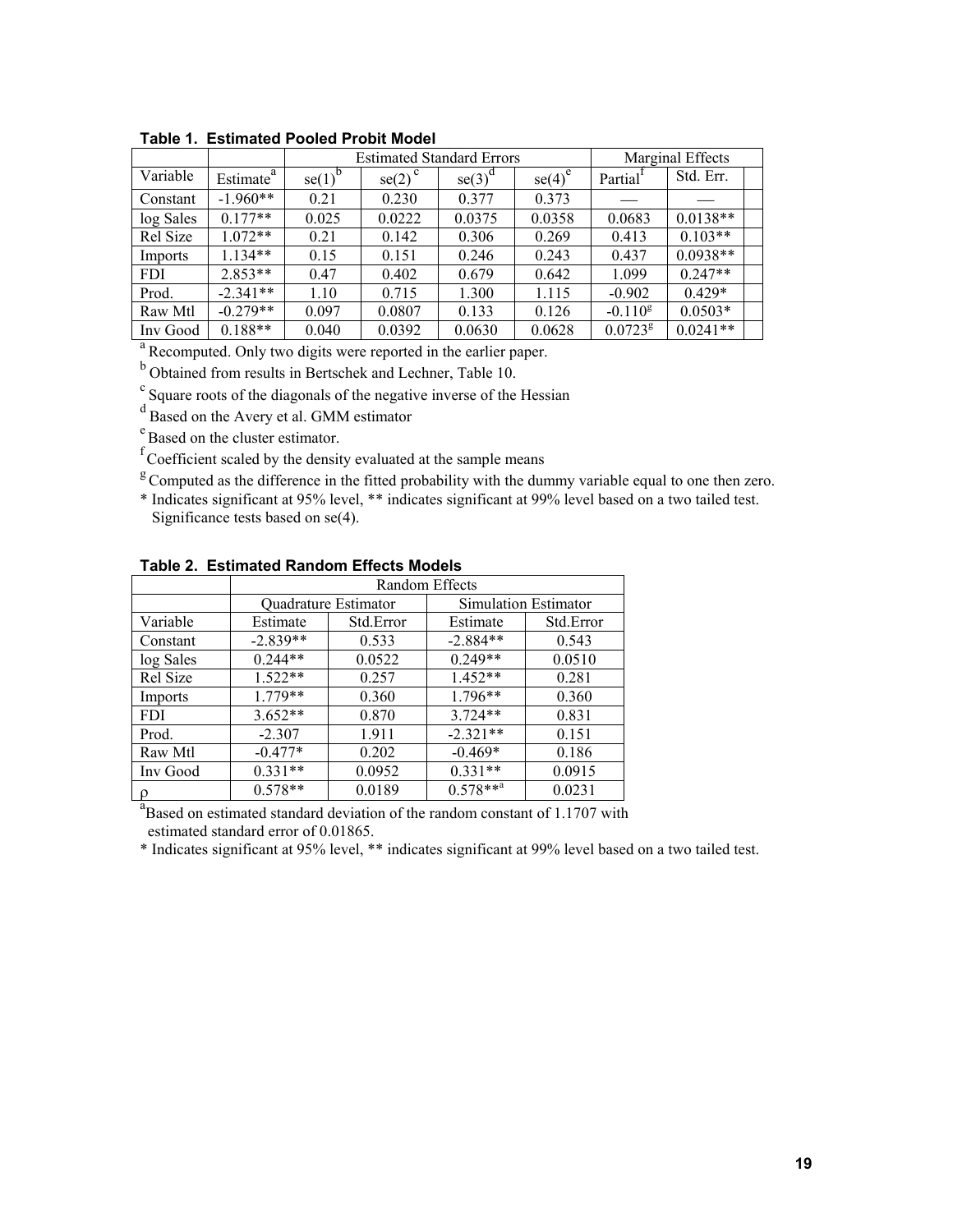Table 3 reports the full maximum likelihood estimates of the 5-variate probit model with homoscedasticity and the same coefficient vector in every year. This model was estimated using the GHK simulator and 50 replications.<sup>21</sup> Derivatives of the log likelihood were computed numerically, and the BHHH (outer product of gradients) estimator was used to compute the standard errors. The estimates are somewhat similar to the GMM estimator. However, the two coefficients of primary interest, those on import share and on FDI, are actually, noticeably smaller. The estimated standard errors are slightly smaller in most cases, as might be expected. If the data satisfy the multivariate probit assumptions, this is the fully efficient estimator, so the discrepancies from this relationship would be finite sample variation. A striking aspect of these results is the uniformity of the correlation coefficients. Superficially, it appears that the random effects model is a reasonable specification for these data. The log likelihood functions are -3535.55 for the random effects model and -3522.85 for the unrestricted model. Based on these values, the chi-squared statistic for testing the nine restrictions of the equicorrelated case would be 25.4. The critical value from the chi-squared table is 16.9 for 95% significance and 21.7 for 99%, so the equicorrelated case would be rejected. However, the statistic is not overwhelming. The upshot is that while the simple random effects model is rejected, the statistical difference from the restrictive random effects model is less than compelling.

 $\overline{a}$ 

<span id="page-19-0"></span><sup>&</sup>lt;sup>21</sup> Estimation took roughly an hour, and convergence to this set of results was smooth and routine in 27 Broyden/Fletcher/Goldfarb/Shanno iterations. Starting values for the values reported were the pooled probit estimators for the slopes and zeros for all correlation coefficients. The estimator was restarted at the random effects estimators - all correlation coefficients equal to 0.578 and the quadrature estimated random effects slopes. The estimates thus obtained differed only marginally from those reported. Random numbers for the GHK simulator were produced using L'Ecuyer's (1998) MRG32K3A multiple recursive generator. This generator has been shown to have excellent properties and has a period of about  $2^{191}$  draws before recycling.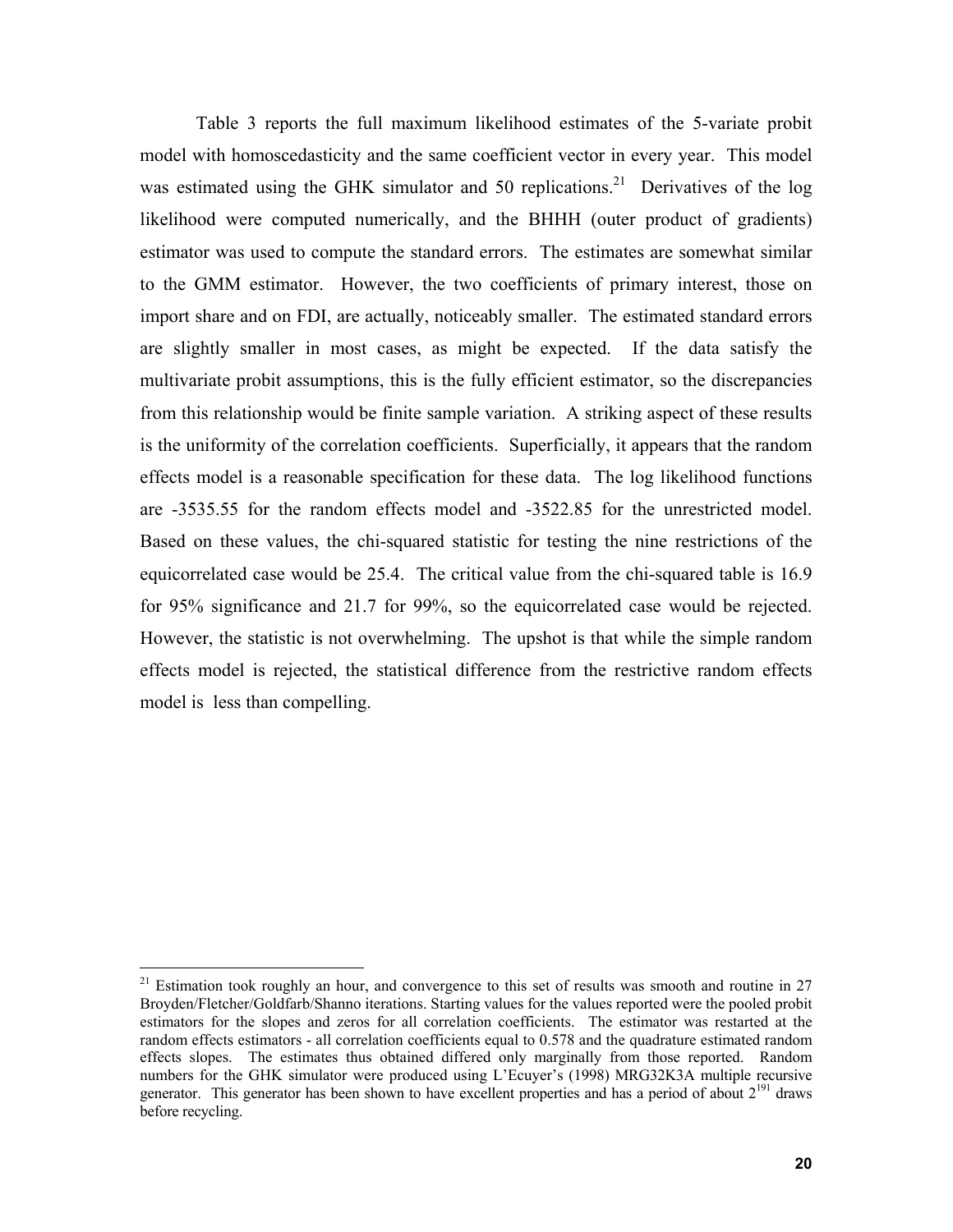| Coefficients            | ß                             | Std. Error | BL GMM <sup>a</sup> | Std. Error                          |
|-------------------------|-------------------------------|------------|---------------------|-------------------------------------|
| Constant                | $-1.797**$                    | 0.341      | $-1.74**$           | 0.37                                |
| log Sales               | $0.154**$                     | 0.0334     | $0.15**$            | 0.034                               |
| Relative size           | $0.953**$                     | 0.160      | $0.95**$            | 0.20                                |
| <b>Imports</b>          | $1.155**$                     | 0.228      | $1.14**$            | 0.24                                |
| <b>FDI</b>              | $2.426**$                     | 0.573      | $2.59**$            | 0.59                                |
| Productivity            | $-1.578$                      | 1.216      | $-1.91*$            | 0.82                                |
| Raw Material            | $-0.292**$                    | 0.130      | $-0.28*$            | 0.12                                |
| <b>Investment Goods</b> | $0.224**$                     | 0.0605     | $0.21**$            | 0.063                               |
|                         | <b>Estimated Correlations</b> |            |                     |                                     |
| 1984, 1985              | $0.460**$                     | 0.0301     |                     | <b>Estimated Correlation Matrix</b> |
| 1984, 1986              | $0.599**$                     | 0.0323     |                     |                                     |
| 1985,1986               | $0.643**$                     | 0.0308     |                     | 1984 1985 1986 1987<br>1988         |
| 1984,1987               | $0.540**$                     | 0.0308     | 1984<br>1.000       |                                     |
| 1985, 1987              | $0.546**$                     | 0.0348     | 0.460 1.000<br>1985 |                                     |
| 1986, 1987              | $0.610**$                     | 0.0322     | 1986                | 0.599 0.643 1.000                   |
| 1984, 1988              | $0.483**$                     | 0.0364     | 1987                | 0.540 0.546 0.610 1.000             |
| 1985,1988               | $0.446**$                     | 0.0380     |                     | 1988 0.483 0.446 0.524 0.605 1.000  |
| 1986,1988               | $0.524**$                     | 0.0355     |                     |                                     |
| 1987,1988               | $0.605**$                     | 0.0325     |                     |                                     |

**Table 3. Estimated Constrained Multivariate Probit Model** 

<sup>a</sup>Estimates are BL's WNP-joint uniform estimates with  $k = 880$ . Estimates are from their Table 9, standard errors from their Table 10.

\* Indicates significant at 95% level, \*\* indicates significant at 99% level based on a two tailed test.

We now consider the homogeneity (heteroscedasticity) assumption. Table 4 presents the estimates of the full unrestricted multivariate probit model with separate coefficient vectors in each period. For comparison, the constrained estimates from Table 3 are repeated in the rightmost column. In this model, the overidentifying information about the disturbance variances is lost, so the assumption of equal variances ( $\sigma_t$  = 1) is not restrictive. The log likelihood for the unrestricted model is –3494.57, so the chisquared statistic is  $2(3522.85 - 3494.57) = 56.56$ . There are 32 restrictions imposed on the parameters of the unrestricted model to produce (3). The 95% critical value from the chi-squared distribution is 46.19, while the 99% value is 53.49. Therefore, the hypothesis of parameter heterogeneity across time is rejected. The relative closeness of the models is evident in the parameter estimates, particular the correlation matrix for the unrestricted model which, save for the (1984,1985) value, differs only slightly from the restricted one. Nonetheless, the hypothesis of parameter heterogeneity is rejected. This casts some doubt on the 'panel probit model' as originally specified, even in the presence of the unrestricted correlation matrix.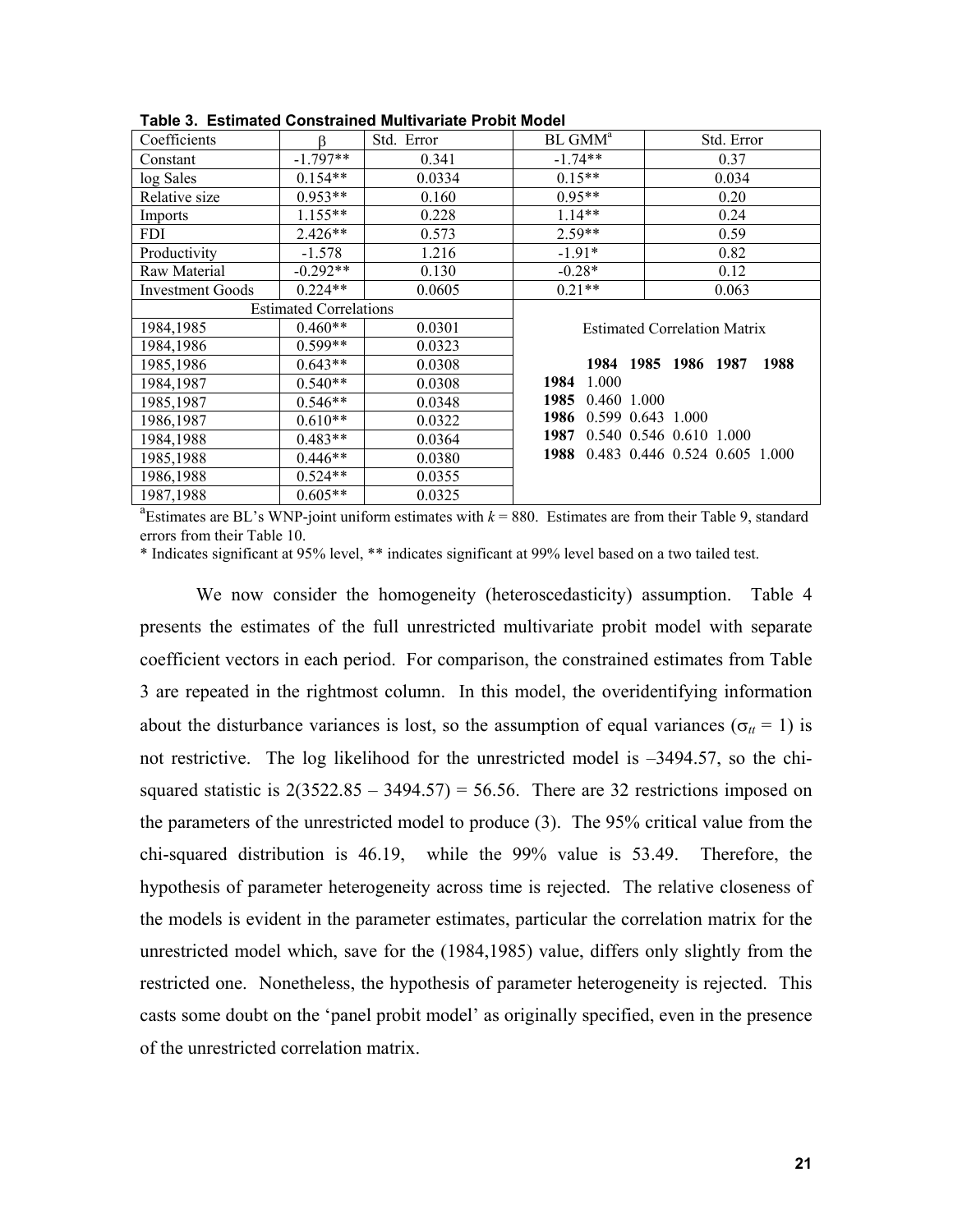| Coefficients  | 1984       | 1985       | 1986       | 1987       | 1988       | Constrained |
|---------------|------------|------------|------------|------------|------------|-------------|
| Constant      | $-1.802**$ | $-2.080**$ | $-2.630**$ | $-1.721**$ | $-1.729**$ | $-1.797**$  |
|               | (0.532)    | (0.519)    | (0.542)    | (0.534)    | (0.523)    | (0.341)     |
| log Sales     | $0.167**$  | $0.178**$  | $0.274**$  | $0.163**$  | $0.130**$  | $0.154**$   |
|               | (0.0538)   | (0.0565)   | (0.0584)   | (0.0560)   | (0.0519)   | (0.0334)    |
| Relative size | $0.658**$  | $1.280**$  | $1.739**$  | $1.085**$  | $0.826**$  | $0.953**$   |
|               | (0.323)    | (0.330)    | (0.431)    | (0.351)    | (0.263)    | (0.160)     |
| Imports       | $1.118**$  | $0.923**$  | $0.936**$  | $1.091**$  | $1.301**$  | $1.155**$   |
|               | (0.377)    | (0.361)    | (0.370)    | (0.338)    | (0.342)    | (0.228)     |
| <b>FDI</b>    | $2.070**$  | $1.509*$   | $3.759**$  | $3.718**$  | $3.834**$  | $2.426**$   |
|               | (0.835)    | (0.769)    | (0.990)    | (1.214)    | (1.106)    | (0.573)     |
| Productivity  | $-2.615$   | $-0.252$   | $-5.565$   | $-3.905$   | $-0.981$   | $-1.578$    |
|               | (4.110)    | (3.802)    | (3.537)    | (3.188)    | (2.057)    | (1.216)     |
| Raw Material  | $-0.346$   | $-0.357$   | $-0.260$   | 0.0261     | $-0.294$   | $-0.292$    |
|               | (0.283)    | (0.247)    | (0.299)    | (0.288)    | (0.218)    | (0.130)     |
| Investment    | $0.239**$  | $0.177*$   | 0.0467     | $0.218*$   | $0.280**$  | $0.224**$   |
| Goods         | (0.0864)   | (0.0875)   | (0.0891)   | (0.0955)   | (0.0923)   | (0.0605)    |

|  | Table 4. Unrestricted Five Period Multivariate Probit Model |  |
|--|-------------------------------------------------------------|--|
|  | (Estimated Standard Errors in Parentheses)                  |  |

| <b>Estimated Correlation Matrix</b><br>(Unrestricted shown in bold)<br>1984 1985 1986 1987 1988 |                              |                   |                               |  |  |  |  |  |
|-------------------------------------------------------------------------------------------------|------------------------------|-------------------|-------------------------------|--|--|--|--|--|
|                                                                                                 | 1984 1 000                   |                   |                               |  |  |  |  |  |
|                                                                                                 | 1985 0.658                   | 0.460 1.000       |                               |  |  |  |  |  |
|                                                                                                 | 1986 0.610 0.644             | 0.599 0.643 1.000 |                               |  |  |  |  |  |
|                                                                                                 | 1987 0.548 0.558 0.602       |                   | 0.540 0.546 0.610 1.000       |  |  |  |  |  |
|                                                                                                 | 1988 0.494 0.441 0.537 0.621 |                   | 0.483 0.446 0.524 0.605 1.000 |  |  |  |  |  |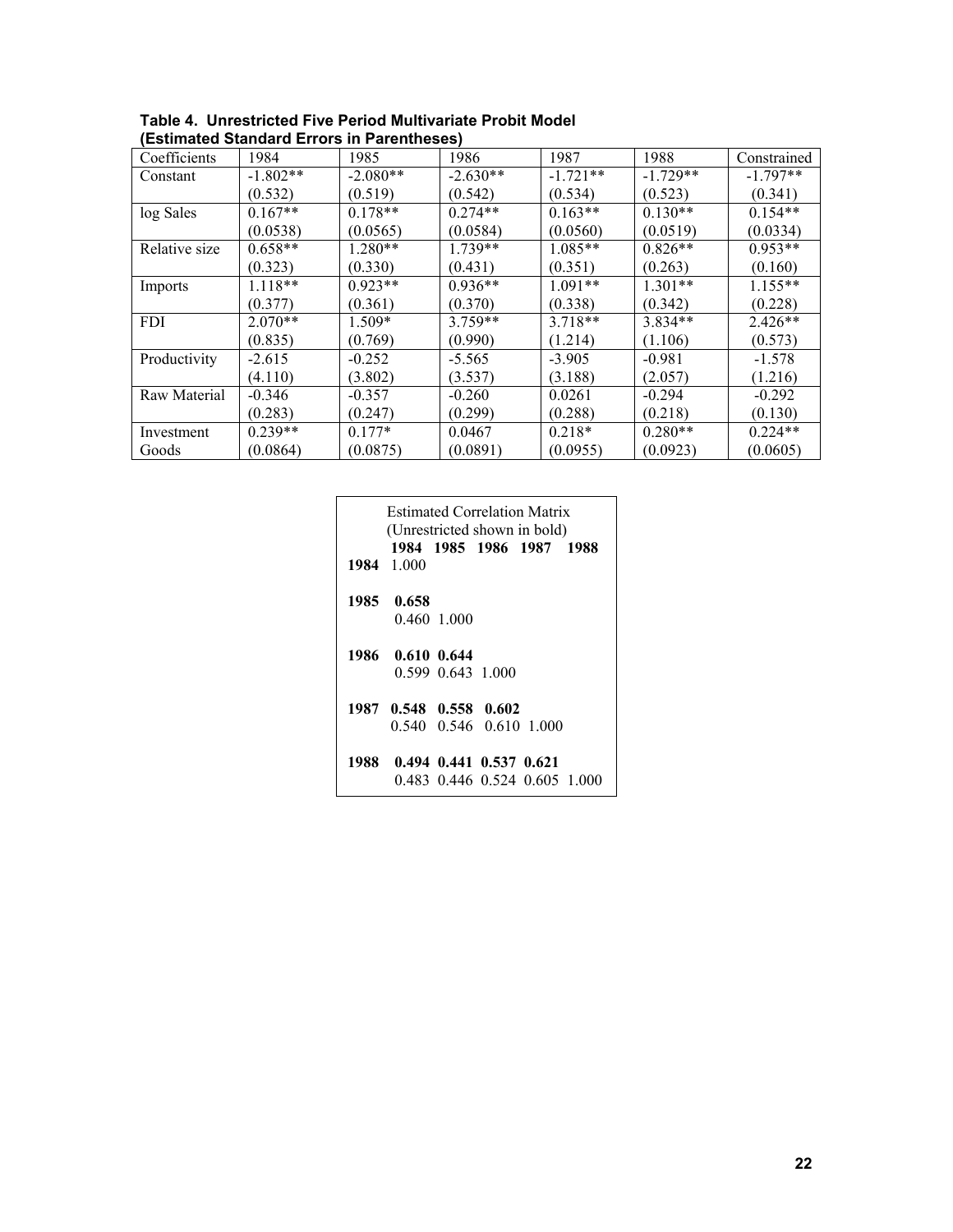The preceding results suggest that equal parameter vectors in all periods imposes a substantive restriction on the model. The multivariate probit model with a different parameter vector in each period relaxes the restriction, but, in practical terms one might question the nature of that much instability in the underlying structure. Moreover, casual inspection of Table 4 suggests that the amount of variation across periods is fairly moderate. The random parameters model lies somewhere between the homogeneous structure and the multivariate model. They are not nested, as will be seen below; the heterogeneity in the two models would be interpreted differently. For the multivariate model, we would view the variation as variation through time of a relationship that is assumed to be stable across firms. The random parameters model, in contrast, allows for variation across firms, though at least thus far, we have assumed parameter constancy through time for each firm. Table 5 presents estimates of the least restrictive form of the random parameters within the overall structure of this application,

$$
\beta_i = \mu + \Gamma \mathbf{w}_i
$$

where  $\mu$  and  $\Gamma$  are both unrestricted. (There are no covariates  $z_i$ , though the industry segmentation seems like a natural candidate. Since this already appears in the primary equation, we have not extended the model in this direction.) All parameters were assumed to be normally distributed across firms.

There are no covariates in the underlying distribution, so the prior means of the parameter distributions are the elements of  $\mu$ . Since  $E[w_i] = 0$ , these are roughly comparable to the estimated elements of  $\beta$  in the fixed parameter models. Comparing  $\hat{\mu}$ in Table 5 to  $\hat{\beta}$  in Table 3, we see that there are some substantial differences. Once again noting the two central parameters,  $\beta_4$  and  $\beta_5$  the fixed parameters estimates are 1.155 and 2.426 while the prior means of the random parameters model are 1.582 and 3.111, respectively. Thus, the impacts implied by the random parameters model are somewhat greater.

Since  $w_i$  was modeled as normally distributed for this application,  $Var[w_i] = I$ . Thus, the variance of the parameter heterogeneity is  $\Omega = \Gamma \Gamma'$ . The square roots of the diagonal elements of this matrix are shown in the rightmost column of Table 5. Note, these are not the sampling standard errors of the estimators, and they are not comparable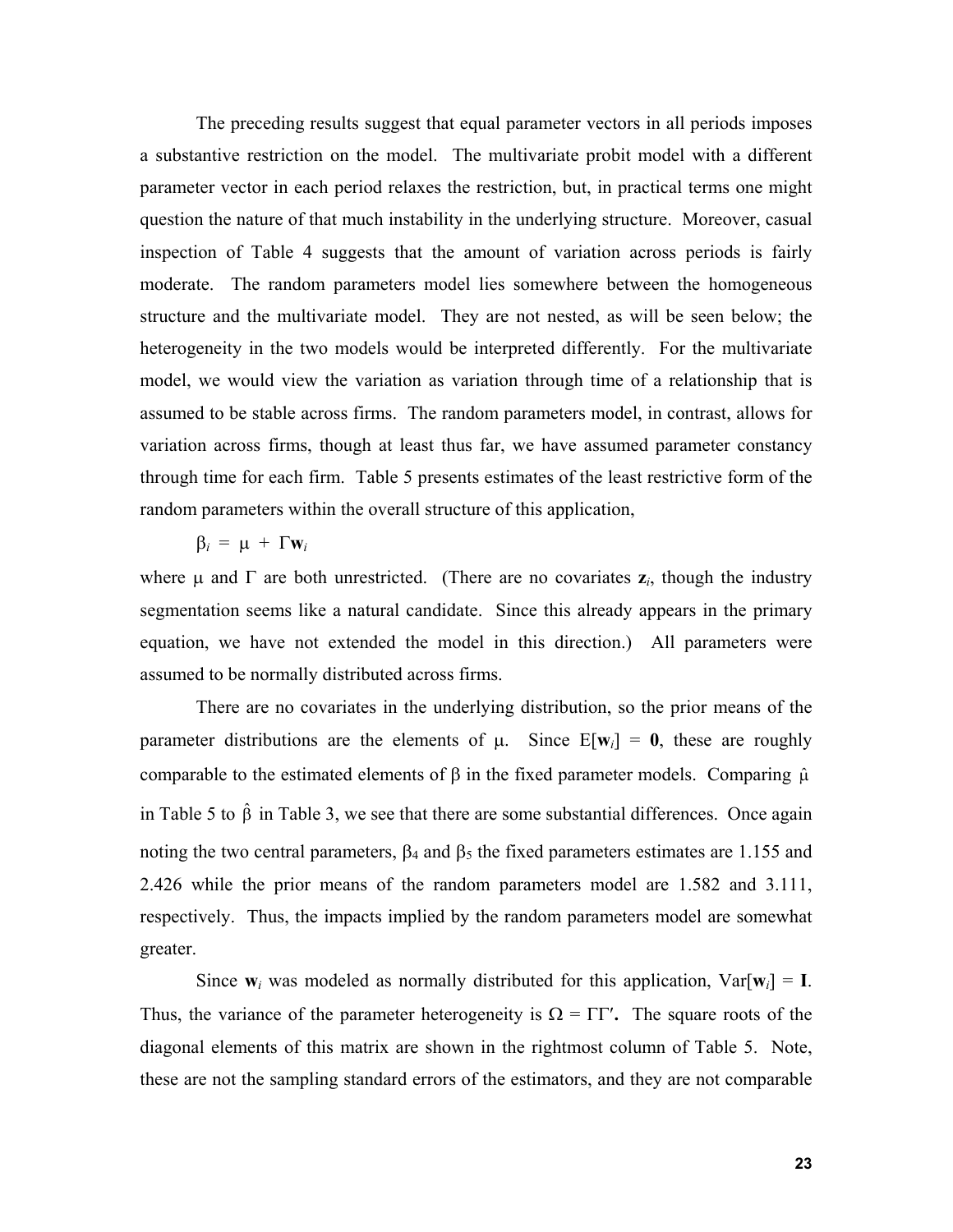to the standard errors in the preceding tables. They are the estimated standard deviations of the distribution of the heterogeneity across firms. A useful display of the model results is provided by using (14) to estimate the firm specific coefficients. Figures 1 and 2 give kernel density estimates of the (posterior) distribution of the coefficients on imports and FDI for the 1,270 firm. The results support the conclusions in the paper regarding the significance of these variables (as assessed by classical confidence intervals.) In both cases, nearly all of the mass is to the right of zero.

**Table 5. Estimated Components of the Random Parameters Model for Innovation. (Estimated Standard Errors in Parentheses)** 

| Variable     | μ        |          | Elements of $\Gamma$ |          |          |                  |          |                  |                | Std.    |
|--------------|----------|----------|----------------------|----------|----------|------------------|----------|------------------|----------------|---------|
|              |          |          | Constant log Sales   | RelSize  | Imports  | <b>FDI</b>       | Prod.    | Raw Mtl.         | Invst.         | Dev.    |
| Constant     | $-3.134$ | 2.14     | $\theta$             | $\theta$ | $\theta$ | $\mathbf{0}$     | $\theta$ | $\theta$         | $\overline{0}$ | 2.1378  |
|              | (0.191)  | (0.199)  |                      |          |          |                  |          |                  |                |         |
| log Sales    | 0.306    | $-0.255$ | 0.0874               | $\theta$ | $\theta$ | $\mathbf{0}$     | $\theta$ | $\boldsymbol{0}$ | $\mathbf{0}$   | .2696   |
|              | (0.0185) | (0.0194) | (0.00847)            |          |          |                  |          |                  |                |         |
| Relative     | 3.735    | $-1.32$  | $-1.88$              | 1.56     | $\theta$ | $\boldsymbol{0}$ | $\theta$ | $\boldsymbol{0}$ | $\mathbf{0}$   | 2.7783  |
| size         | (0.184)  | (0.146)  | (0.162)              | (0.149)  |          |                  |          |                  |                |         |
| Imports      | 1.582    | $-1.18$  | 0.0944               | 1.04     | 0.383    | $\theta$         | $\theta$ | $\boldsymbol{0}$ | $\theta$       | 1.6170  |
|              | (0.126)  | (0.137)  | (0.138)              | (0.102)  | (0.0998) |                  |          |                  |                |         |
| <b>FDI</b>   | 3.111    | $-1.16$  | 3.55                 | $-3.03$  | 0.0433   | 0.493            | $\Omega$ | $\theta$         | $\theta$       | 4.8376  |
|              | (0.320)  | (0.335)  | (0.323)              | (0.382)  | (0.310)  | (0.322)          |          |                  |                |         |
| Productivity | $-5.786$ | 6.42     | $-1.04$              | $-3.80$  | 5.41     | 7.01             | 1.69     | $\theta$         | $\theta$       | 11.7494 |
|              | (0.755)  | (0.824)  | (0.890)              | (0.401)  | (0.401)  | (0.362)          | (0.244)  |                  |                |         |
| Raw          | $-0.346$ | $-0.592$ | 0.174                | $-0.126$ | $-0.854$ | $-0.985$         | 0.727    | 0.0897           | $\theta$       | 1.6225  |
| Material     | (0.0774) | (0.0849) | (0.0887)             | (0.0658) | (0.0634) | (0.626)          | (0.0635) | (0.0477)         |                |         |
| Investment   | 0.238    | 0.453    | 0.0576               | 0.0395   | $-0.179$ | $-0.838$         | $-0.231$ | $-0.429$         | 0.112          | 1.0930  |
| Goods        | (0.0315) | (0.0338) | (0.0370)             | (0.0300) | (0.0294) | (0.0307)         | (0.0285) | (0.0192)         | (0.185)        |         |



**Figure 1. Kernel Density Estimate for**  $\beta_4$  **Figure 2. Kernel Density Estimate for**  $\beta_5$ 

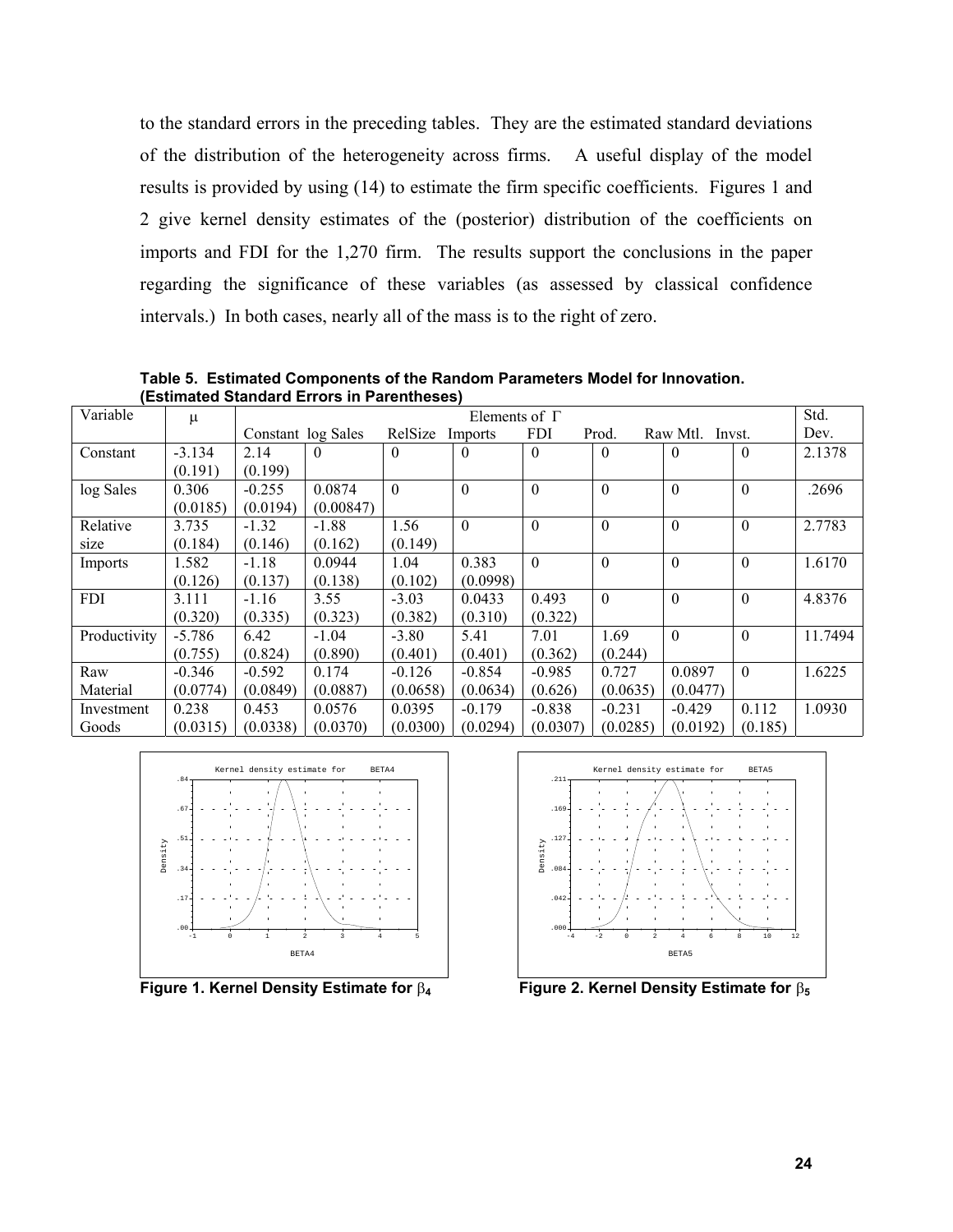The cross period correlation structure implied by the random parameters model is extremely complicated. In essence, each coefficient contributes its own period specific random effect, and, moreover, all save that for the constant term are heteroscedastic. Thus, in practical terms, it is unrestricted. One can reproduce the original model conveniently by defining period specific dummy variables,  $d_t$ , and replacing the overall constant term with random period specific constants. The original model is then reproduced exactly by constraining the means for the random parameters to be equal. This gains little over the constrained multivariate model in terms of the structure, but it gains a large amount in terms of the computational complexity, as it obviates completely the computation of the *T*-variate normal probabilities. All that is necessary for estimation of this form of the model is sampling from the univariate normal distribution. The parameters of the estimated correlated, equal means random constants model are given in Table 6. Once again, there are some fairly large differences.

| Variable         | Estimate   | <b>Standard Error</b> | <b>BL</b> Estimate | <b>BL</b> Standard Error |
|------------------|------------|-----------------------|--------------------|--------------------------|
| Constant         | $-3.399**$ | 0.0196                | $-1.74**$          | 0.37                     |
| log Sales        | $0.284**$  | 0.0181                | $0.15**$           | 0.034                    |
| Relative size    | $1.550**$  | 0.103                 | $0.95**$           | 0.20                     |
| Imports          | $1921**$   | 0.129                 | $1.14**$           | 0.24                     |
| <b>FDI</b>       | $4.351**$  | 0.301                 | $2.59**$           | 0.59                     |
| Productivity     | $-2.857**$ | 0.557                 | $-191*$            | 0.82                     |
| Raw Material     | $-0.506**$ | 0.0671                | $-0.28*$           | 0.12                     |
| Investment Goods | $0.402**$  | 0.0325                | $0.21**$           | 0.063                    |

**Table 6. Estimated Random Effects Model Based on Random Parameters** 

We can deduce the cross period correlation structure from this model as follows. For this specification of the model, the implied specification is

$$
y_{it}^* = \beta' \mathbf{x}_{it} + \gamma_t' \mathbf{w}_i + \varepsilon_{it}
$$

where  $\beta$  contains the assumed common mean of the random constant terms and  $\gamma_t$  is row *t* of Γ. Therefore, the full  $T \times T$  disturbance covariance matrix is  $\Gamma \Gamma' + I$ . Converting this to a correlation matrix, we obtained

$$
\mathbf{R} = \begin{bmatrix} 1 \\ 0.6545 & 1 \\ 0.6216 & 0.6468 & 1 \\ 0.5667 & 0.5728 & 0.5546 & 1 \\ 0.5020 & 0.4461 & 0.5020 & 0.6206 & 1 \end{bmatrix}
$$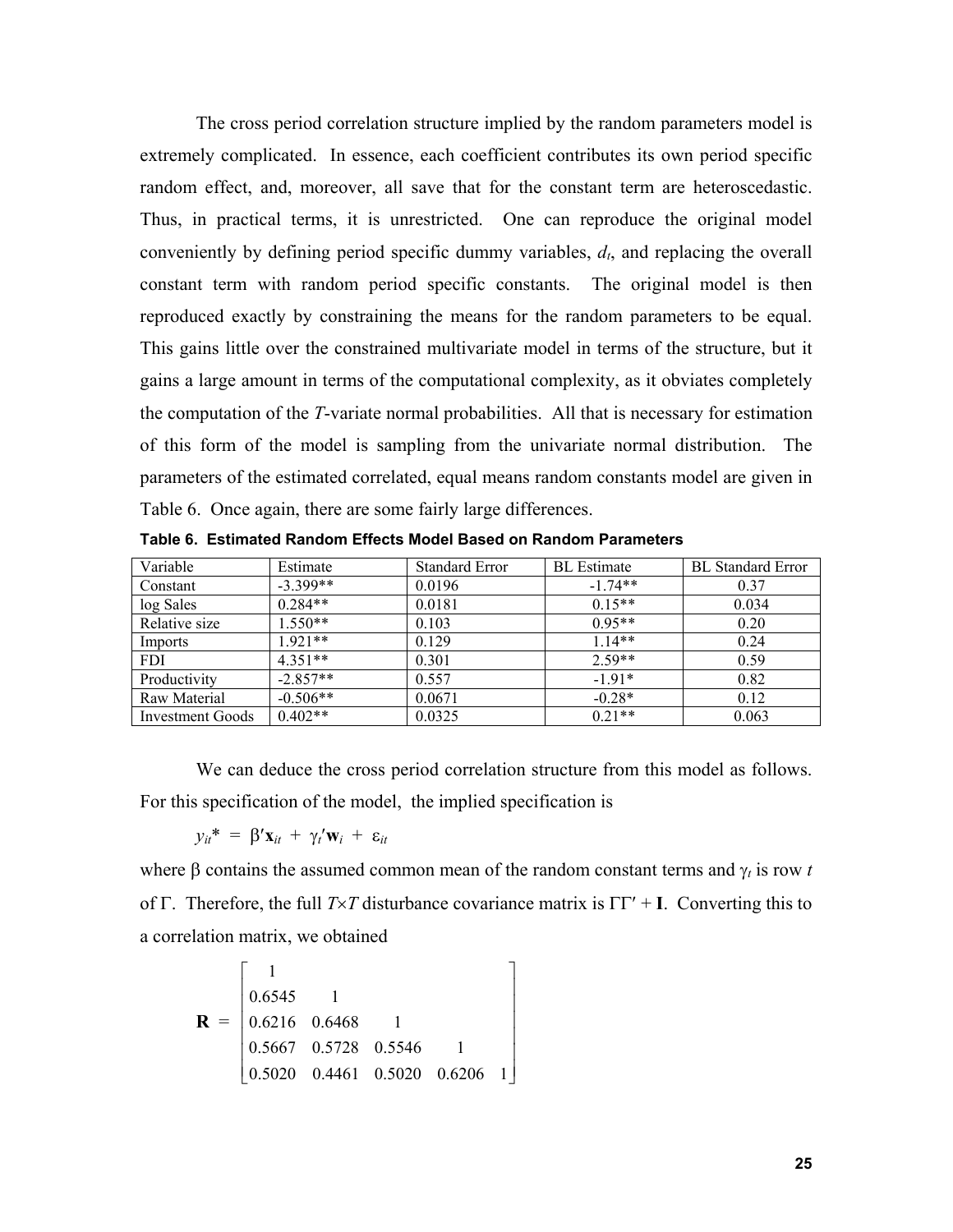which is quite close to the results given in Tables 3 and 4.

Finally, we consider the latent class approximation to the continuous parameter distributions implied by the random parameters model. Table 7 presents the latent class estimates of the full model. Working down from  $J = 5$ , we found that the estimates stabilized at  $J = 3$ . There is a large amount of variation across the three classes, however little can be inferred from the particular estimates from any one class. The sample means of the posterior estimates are more revealing. As in all other cases, the original conclusion, that FDI and imports positively affect the probability of product innovation continues to be supported. The kernel density plots in Figures 3 and 4, however, suggest a large range of variation of these effects. The difference between the random parameters and latent class models is evident in the longer tails of the latter estimated distributions. Most of the mass of the two densities is concentrated in a configuration similar to that of the random parameters estimates.

|                                                  | <b>Class Specific Parameter Estimates</b> |        |                                                                                        |        |           |        |          |                                   |          |         |
|--------------------------------------------------|-------------------------------------------|--------|----------------------------------------------------------------------------------------|--------|-----------|--------|----------|-----------------------------------|----------|---------|
|                                                  | Class 1                                   |        | Class 2                                                                                |        | Class 3   |        |          | <b>Sample Posterior Estimates</b> |          |         |
|                                                  | Est.                                      | S.E.   | Est.                                                                                   | S.E.   | Est.      | S.E.   | Mean     | S.D.                              | Min      | Max     |
| Constant                                         | $-2.32**$                                 | 0.768  | $-2.71**$                                                                              | 0.766  | $-8.97**$ | 2.50   | $-3.76$  | 2.14                              | $-8.87$  | $-2.32$ |
| logSales                                         | $0.323**$                                 | 0.0750 | $0.233**$                                                                              | 0.0675 | $0.571**$ | 0.197  | 0.343    | 0.0892                            | 0.236    | 0.566   |
| RelSize                                          | $4.38**$                                  | 0.882  | $0.720**$                                                                              | 0.253  | $1.42*$   | 0.616  | 2.58     | 1.29                              | 0.726    | 4.38    |
| Imports                                          | 0.936                                     | 0.491  | $2.26**$                                                                               | 0.503  | $3.12*$   | 1.35   | 1.81     | 0.743                             | 0.936    | 3.11    |
| <b>FDI</b>                                       | 2.20                                      | 2.54   | $2.80**$                                                                               | 0.926  | $8.37**$  | 2.27   | 3.63     | 1.98                              | 2.20     | 8.29    |
| Prod                                             | $-5.86**$                                 | 1.69   | $-7.70**$                                                                              | 1.16   | $-0.910$  | 1.26   | $-5.48$  | 1.73                              | $-7.65$  | $-1.01$ |
| RawMtl                                           | $-0.110$                                  | 0.172  | $-.599**$                                                                              | 0.295  | $0.856*$  | 0.424  | $-.0785$ | 0.367                             | $-0.585$ | 0.834   |
| InvGood                                          | 0.131                                     | 0.143  | $0.413**$                                                                              | 0.132  | $0.469*$  | 0.225  | 0.292    | 0.125                             | 0.131    | 0.468   |
| Estimated Class Probabilities Model <sup>a</sup> |                                           |        |                                                                                        |        |           |        |          |                                   |          |         |
| $\pi_i$                                          | $0.469**$                                 | 0.0410 | $0.331**$                                                                              | 0.0372 | $0.200**$ | 0.0261 |          |                                   |          |         |
|                                                  |                                           |        | <sup>a</sup> Estimates are computed from the parameters of the multinomial logit model |        |           |        |          |                                   |          |         |

| Table 7. Estimated Latent Class Model |  |  |
|---------------------------------------|--|--|
|                                       |  |  |



Figure 3. Kernel density plot for  $\beta_{4i}$ based on the latent class model. The bandwidth is 0.3616 using a logistic k l



Figure 4. Kernel density plot for  $\beta_{5i}$ based on the latent class model. The bandwidth is 0.5952 using a logistic k l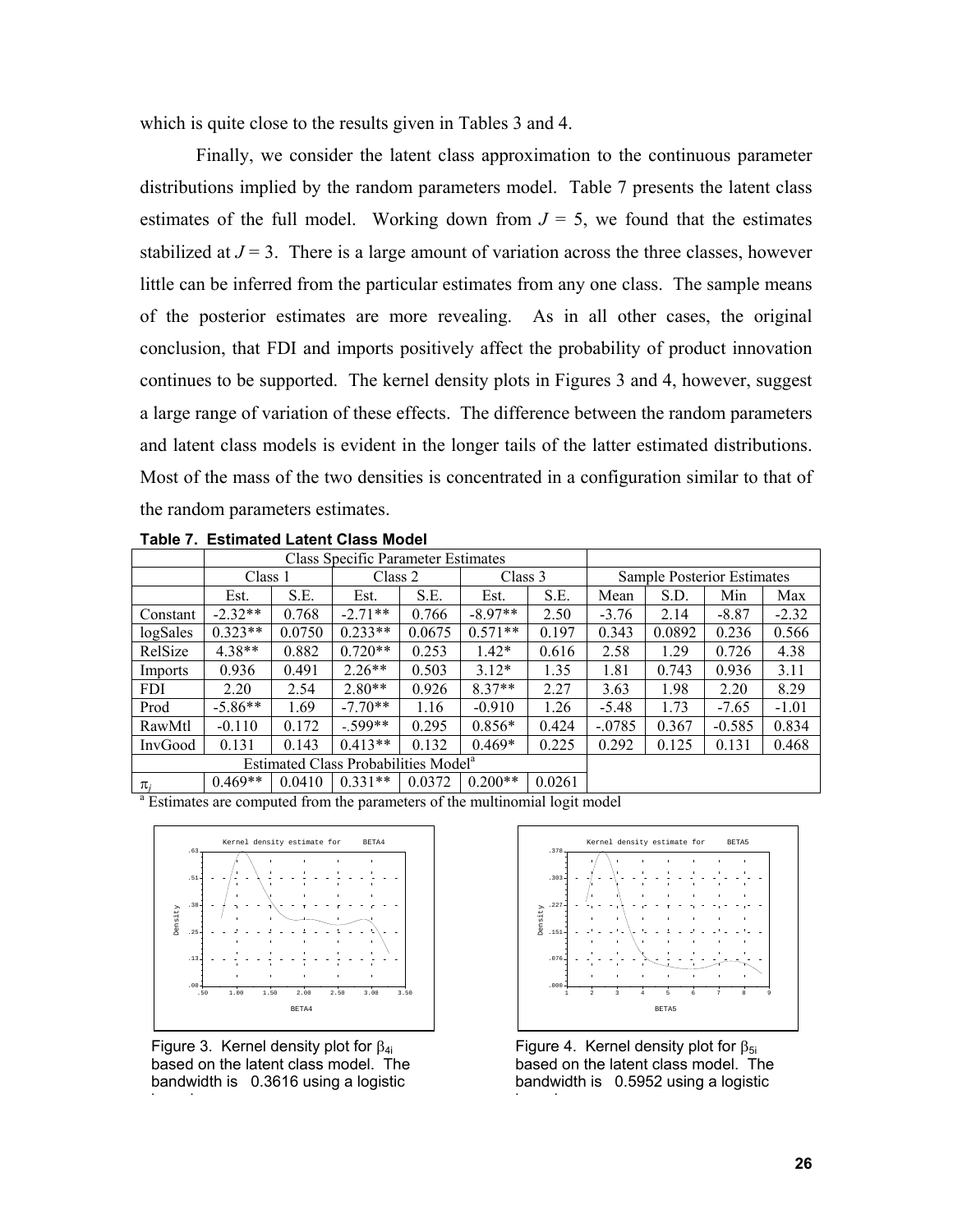#### **5. Conclusions**

The preceding has examined a number of estimators for the panel probit model. The GMM estimator appears to perform fairly well compared to the maximum likelihood estimator. On the other hand, the difficulty of obtaining the latter is considerably smaller than the discussion in BL would suggest. Part of this stems from the much greater speeds attainable with the current vintage of computers. However, it also appears that the authors were unduly pessimistic about the feasibility of using simulation methods for computation of the multivariate normal integrals needed for FIML estimation. Obviously, it is unclear what sample sizes should be used as the benchmarks for this discussion. However, their application, with  $N = 1,270$ ,  $K = 8$  and  $T = 5$ , is reasonably large enough that one should be able to obtain some guidance from our results.

We also presented two alternative models for the panel based discrete choice analysis. These are not simple alternatives to the panel probit model suggested by BL. The random parameters model and latent class model are more elaborate model specifications that allow the analyst to glean from a rich panel such as this one information about individual heterogeneity that is neglected by the simple model formulation suggested by BL. The computation of the latent class model is exceedingly simple. Computation of the model reported here took less than 30 seconds. The random parameters model is much more computationally intensive as it requires maximization of a simulated log likelihood function. Nonetheless, with the use of a quasi Monte Carlo method, specifically Halton sequences as an alternative to simulated random sampling, estimation of the model is not unduly burdensome..

## **Appendix. Quasi Monte Carlo Integration**

Gourieroux and Monfort (1996) provide the essential statistical background for the simulated maximum likelihood estimator. We assume that the original maximum likelihood estimator as posed with the intractable integral is otherwise regular - if computable, the MLE would have the familiar properties, consistency, asymptotic normality, asymptotic efficiency, and invariance to smooth transformation. Let  $\theta$  denote the full vector of unknown parameters being estimated and let **q***ML* denote the maximum likelihood estimator of the full parameter vector shown above, and let **q***SML* denote the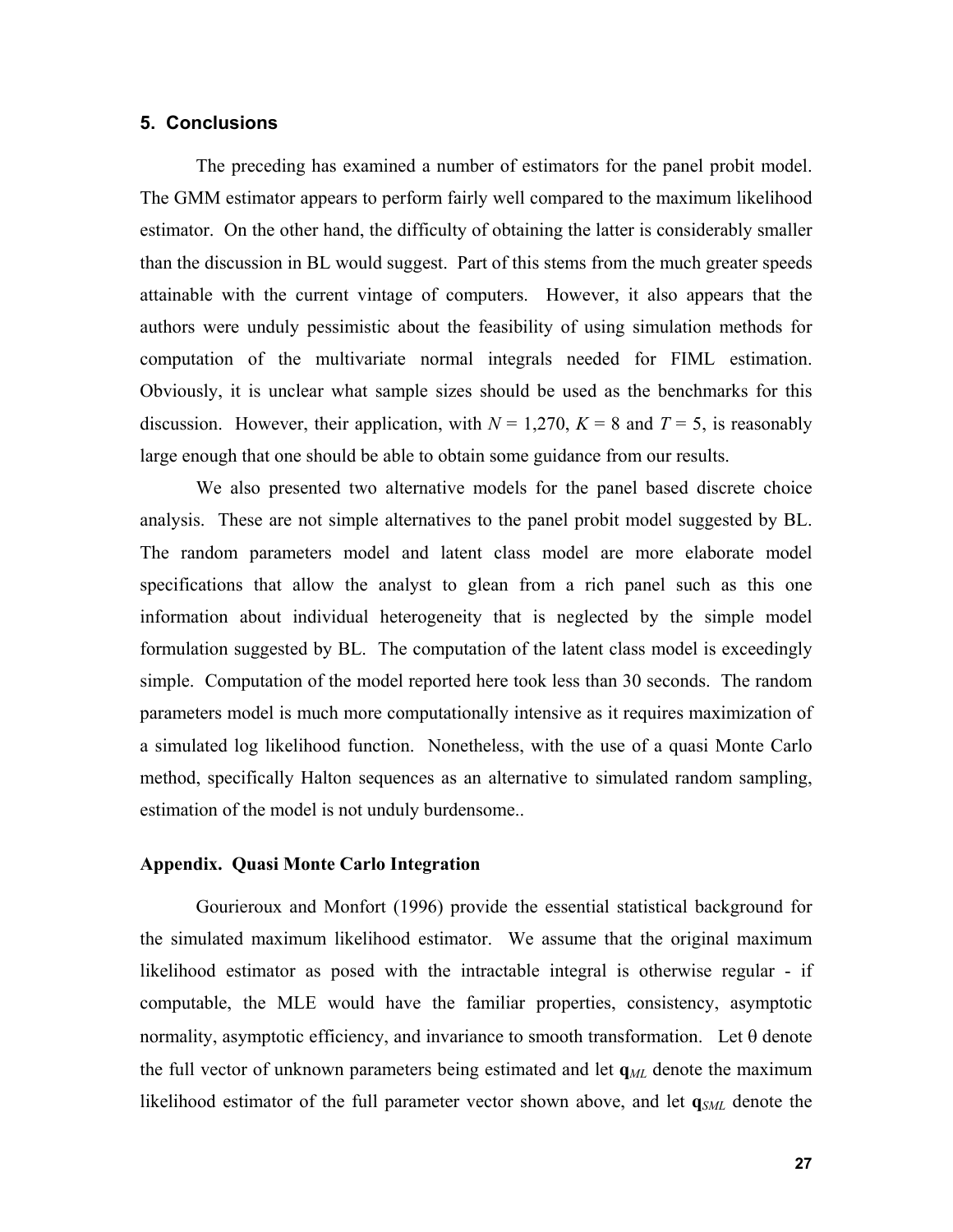simulated maximum likelihood (SML) estimator. Gourieroux and Monfort establish that if  $\sqrt{N}/R \rightarrow 0$  and *R* and  $N \rightarrow \infty$ , then  $\sqrt{N}$  ( $\mathbf{q}_{SML}$  -  $\theta$ ) has the same limiting normal distribution with zero mean as  $\sqrt{N}$  ( $\mathbf{q}_{ML}$  -  $\theta$ ). That is, under the assumptions, the maximum simulated likelihood estimator and the true maximum likelihood estimator are asymptotically equivalent. The requirement that the number of draws, *R*, increase faster than the square root of the number of observations, *N*, is important to their result. The requirement is easily met by tying *R* to the sample size, as in, for example,  $R = N^{5+\delta}$  for some positive  $\delta$ . There does remain a finite  $R$  bias in the estimator, which the authors obtain as approximately equal to  $(1/R)$  times a vector which is a finite vector of constants (see p. 44). Generalities are difficult, but the authors suggest that when the MLE is relatively "precise," the bias is likely to be small. In Munkin and Trivedi's (2000) Monte Carlo study of the effect, in samples of 1000 and numbers of replications around 200 or 300, the bias of the simulation based estimator appears to be trivial.

The results thus far are based on random sampling from the underlying distribution of **w**. But, the simulation method, itself, contributes to the variation of SML estimator. [See, e.g., Geweke (1995).] Judicious choice of the random draws for the simulation can be helpful in speeding up the convergence. [See Bhat (1999).] One technique commonly used is antithetic sampling. [See Geweke (1995, 1998) and Ripley (1987).] The technique involves sampling *R*/2 independent pairs of draws where the members of the pair are negatively correlated. One technique often used, for example is to pair each draw  $w_i$  with  $-w_i$ . (A loose end in the discussion at this point concerns what becomes of the finite simulation bias in the estimator. The results in Gourieroux and Monfort hinge on random sampling.)

Quasi Monte Carlo (QMC) methods are based on replacing the pseudo random draws of the Monte Carlo integration with a grid of "cleverly" selected points which are nonrandom but provide more uniform coverage of the domain of the integral. The logic of the technique is that randomness of the draws used in the integral is not the objective in the calculation. Convergence of the average to the expectation (integral) is, and this can be achieved by other types of sequences. A number of such strategies is surveyed in Bhat (1999), Sloan and Wozniakowski (1998) and Morokoff and Caflisch (1995). The advantage of QMC as opposed to MC integration is that for some types of sequences, the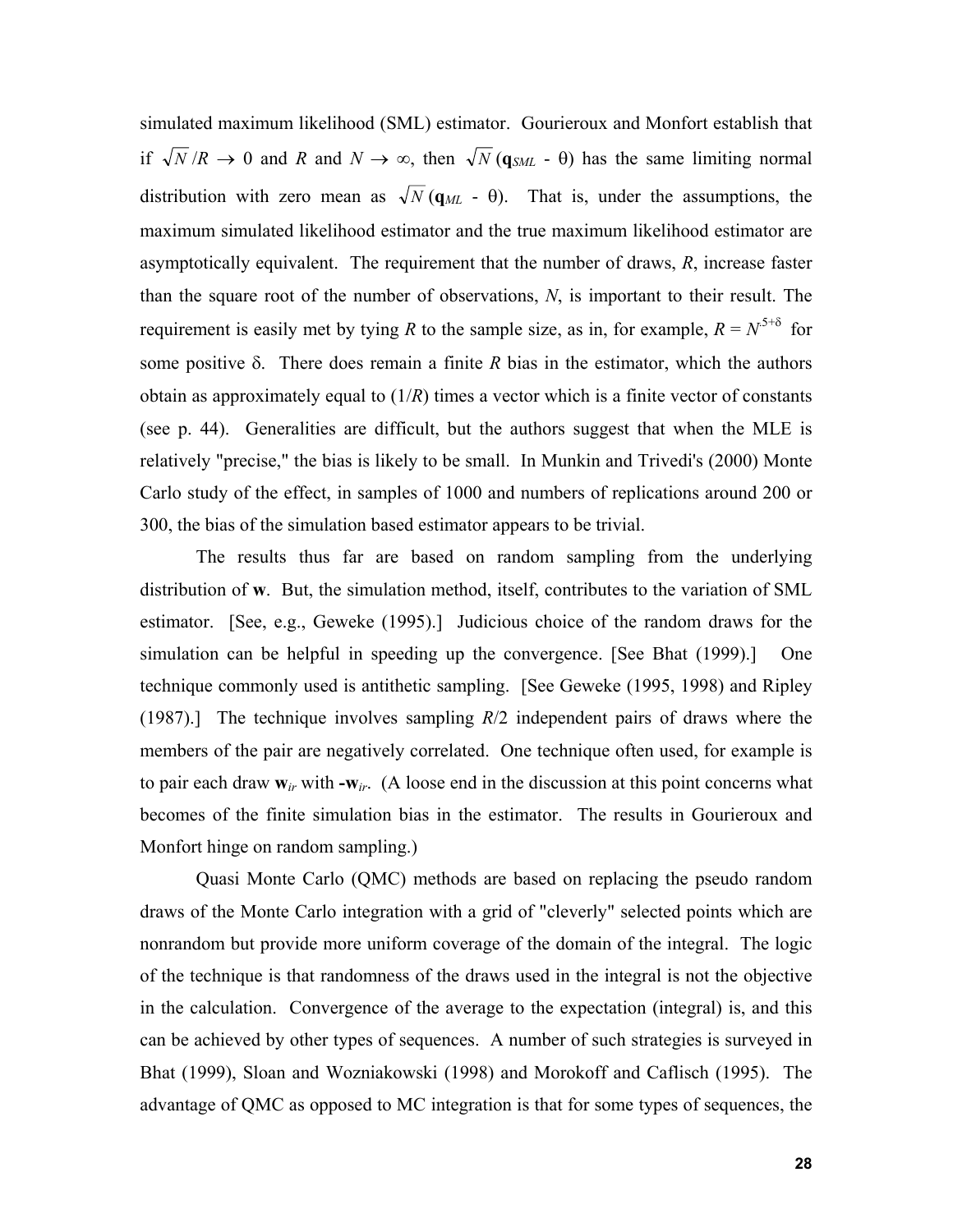accuracy is far greater, convergence is much faster and the simulation variance is smaller. For the one we will advocate here, Halton sequences, Bhat (1995) found relative efficiencies of the QMC method to the MC method in moderately sized estimation problems to be on the order of ten or twenty to one.

Monte Carlo simulation based estimation uses a random number generator to produce the draws from a specified distribution. The central component of the approach is draws from the standard continuous uniform distribution, *U*[0,1]. Draws from other distributions are obtained from these by using the inverse probability transformation. In particular, if  $u_i$  is one draw from  $U[0,1]$ , then  $v_i = \Phi^{-1}(u_i)$  produces a draw from the standard normal distribution;  $v_i$  can then be unstandardized by the further transformation  $z_i = \sigma v_i + \mu$ . Draws from other distributions used, e.g., in Train (1999) are the uniform [-1,1] distribution for which  $v_i = 2u_i$ -1 and the tent distribution, for which  $v_i = \sqrt{2u_i} - 1$ if  $u_i \le 0.5$ ,  $v_i = 1 - \sqrt{2u_i - 1}$  otherwise. Geweke (1995), and Geweke, Hajivassiliou, and Keane (1994) discuss simulation from the multivariate truncated normal distribution with this method.

The Halton sequence is generated as follows: Let *r* be a prime number larger than 2. Expand the sequence of integers  $g = 1, \dots$  in terms of the base *r* as

$$
g = \sum_{i=0}^{I} b_i r^i
$$
 where by construction,  $0 \le b_i \le r - 1$  and  $r^l \le g < r^{l+1}$ .

The Halton sequence of values that corresponds to this series is

$$
H_r(g) = \sum_{i=0}^{I} b_i r^{-i-1}
$$

For example, using base 5, the integer 37 has  $b_0 = 2$ ,  $b_1 = 2$ , and  $b_3 = 1$ . Then

$$
H_5(37) = 2 \times 5^{-1} + 2 \times 5^{-2} + 1 \times 5^{-3} = 0.448.
$$

The sequence of Halton values is efficiently spread over the unit interval. The sequence is not random as the sequence of pseudo-random numbers is. Figures 5 and 6 below show two sequences of 1,000 Halton draws based on  $r = 7$  and  $r = 9$  and two sequences of 1,000 psuedorandom draws. The clumping evident in the figure on the left is the feature that necessitates large pseudo-samples for simulations.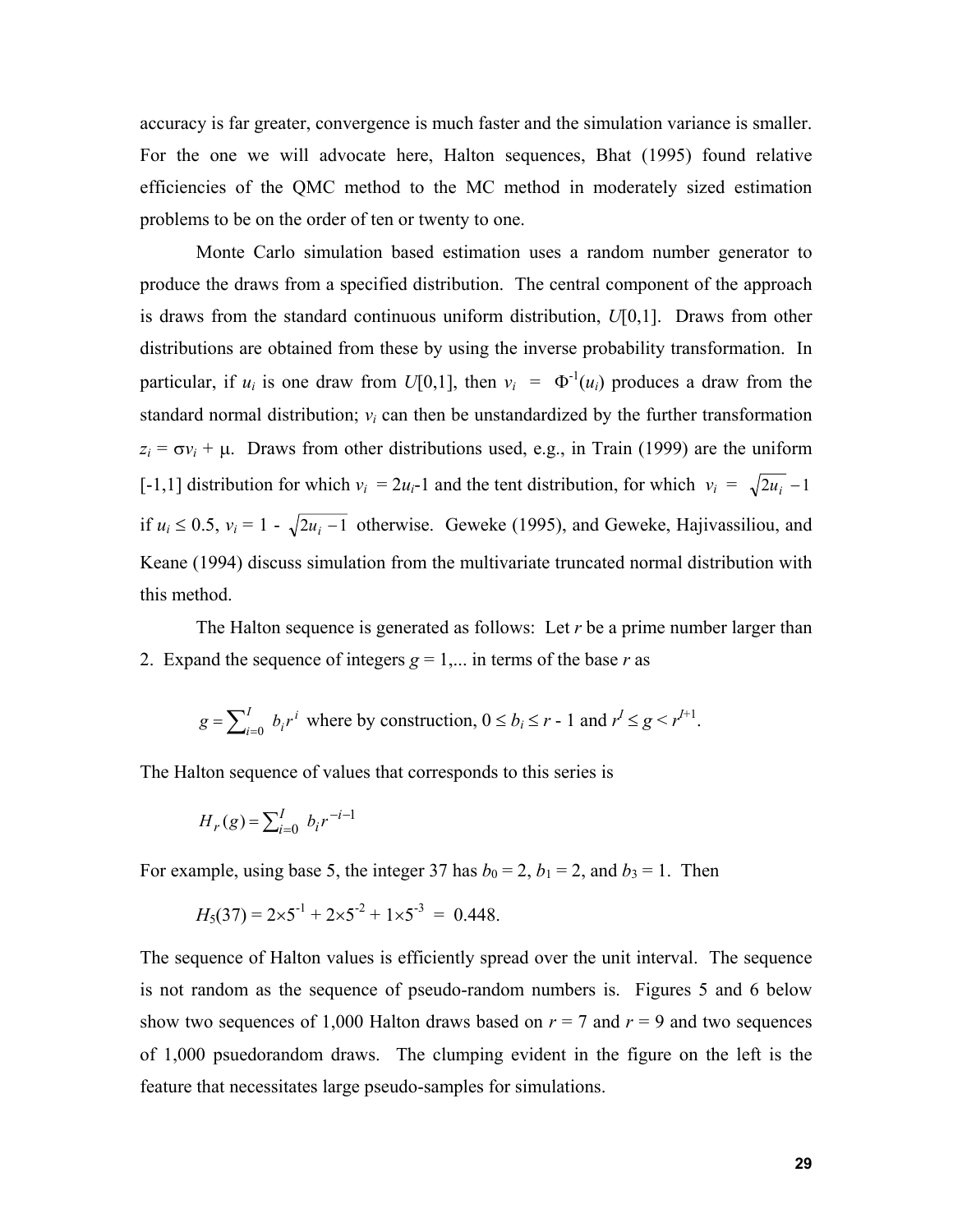

Figure 5. Random draws from U(0,1) Figure 6. Two Halton sequences

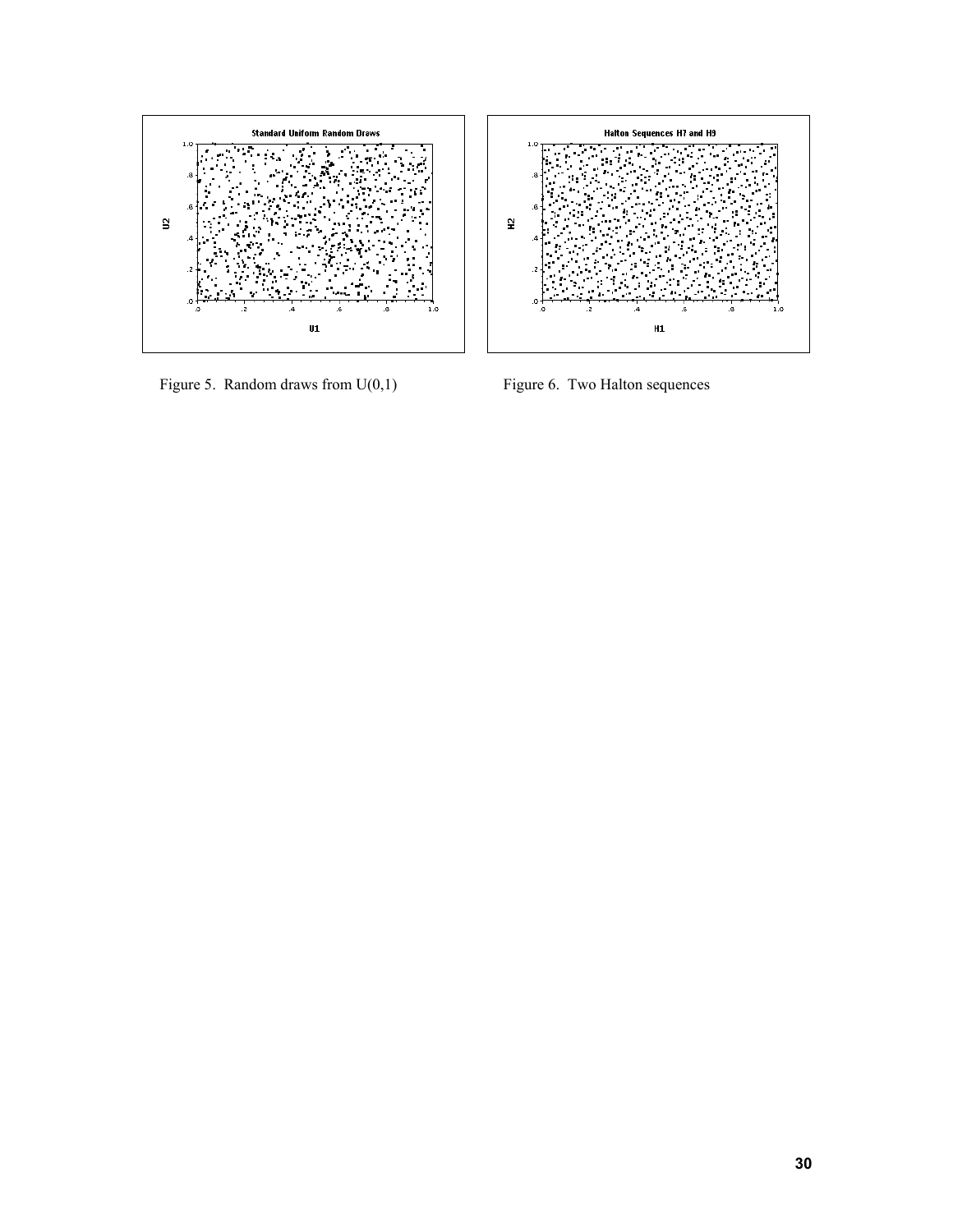#### **References**

- Ahn, S. and P. Schmidt, "Efficient Estimation of Models for Dynamic Panel Data," *Journal of Econometrics*, 68, 1995, pp. 3-38.
- Akin, J., D. Guilkey and R. Sickles, A Random Coefficient Probit Model with an Application to a Study of Migration," *Journal of Econometrics*, 11, 1979, pp. 233-246.
- Arellano, M. and O. Bover, "Another Look at the Instrumental Variable Estimation of Error-Components Models," *Journal of Econometrics*, 68, 1995, pp. 29-51.
- Avery, R., L. Hansen and J. Hotz, "Multiperiod Probit Models and Orthogonality Condition Estimation," *International Economic Review*, 24, 1983, pp. 21-35.
- Bertschek, I., "Product and Process Innovation as a Response to increasing Imports and Foreign Direct Investment, *Journal of Industrial Economics*, 43, 4, 1995, pp. 341-357.
- Bertschek, I. and M. Lechner, "Convenient Estimators for the Panel Probit Model," *Journal of Econometrics*, 87,2, 1998, pp. 329-372.
- Bhat, C., "Quasi-Random Maximum Simulated Likelihood Estimation of the Mixed Multinomial Logit Model," Manuscript, Department of Civil Engineering, University of Texas, Austin, 1999.
- Boyes, W., Hoffman, D. and S. Low, "An Econometric Analysis of the Bank Credit Scoring Problem," *Journal of Econometrics*, 40, 1989, pp. 3-14.
- Brannas, K. and G. Rosenqvist, "Semiparametric Estimation of Heterogeneous Count Data Models," *European Journal of Operational Research*, 76, 1994, pp. 247-258.
- Breitung, J. and M. Lechner, "GMM Estimation of Nonlinear Models on Panel Data," Humboldt University, SFB, Discussion paper, 67, 1995; "Estimation de modeles non lineaires, sur donnees de panel par la methode des moments generalises," *Economie et Prevision*, 1997.
- Burnett, N., "Gender Economics Courses in Liberal Arts Colleges," *Journal of Economic Education*, 24, 8, 1997, pp. 369-377.
- Butler, J. and R. Moffitt, "A Computationally Efficient Quadrature Procedure for the One Factor Multinomial Probit Model," *Econometrica*, 50, 1982, pp. 761-764.
- Dempster, A., N. Laird and D. Rubin, "Maximum Likelihood From Incomplete Data via the E.M. Algorithm," *Journal of the Royal Statistical Society, Series B*, 39, 1, 1977, pp. 1-38.
- Geweke, J., "Monte Carlo Simulation and Numerical Integration," Staff Research Report 192, Federal Reserve Bank of Minneapolis, 1995.
- Geweke, J., "Posterior Simulators in Econometrics," in Kreps, D. and K. Wallis, eds*., Advances in Statistics and Econometrics: Theory and Applications, Vol III*, Cambridge University Press, Cambridge, 1997.
- Geweke, J., M. Keane and D. Runkle, "Alternative Computational Approaches to Inference in the Multinomial Probit Model," *Review of Economics and Statistics*, 76, 1994, pp. 609-632.
- Geweke, J., M. Keane and D. Runkle, "Statistical Inference in the Multinomial Multiperiod Probit Model," Journal of *Econometrics*, 81, 1, 1997, pp. 125-166.
- Gourieroux, C. and A. Monfort, *Simulation Based Econometrics*, Oxford University Press, New York, 1996.
- Greene, W., "A Statistical Model for Credit Scoring," Stern School of Business, Dept. of Economics, Working paper # 92-10, 1992.
- Greene, W., "Gender Economics Courses in Liberal Arts Colleges: Further Results," *Journal of Economic Education*, fall, 1998, pp. 291-300.
- Greene, W., "Fixed and Random Effects in Nonlinear Models," Working Paper 01-10, Department of Economics, Stern School of Business, (http://www.stern.nyu.edu/~wgreene/panel.pdf), 2001.
- Greene, W., The Behavior of the Fixed Effects Estimator in Nonlinear Models, Stern School of Business, New York University, Department of Economics, Working Paper 02-03, (http://www.stern.nyu.edu/~wgreene/nonlinearfixedeffects.pdf), 2002
- Greene, W., *Econometric Analysis*, 5<sup>th</sup> ed., Prentice Hall, Englewood Cliffs, 2003. (forthcoming)
- Guilkey, D., and J. Murphy, "Estimation and Testing in the Random Effects Probit Model," *Journal of Econometrics,* 59, 1993, pp. 301-317.
- Hajivassiliou, V., D. McFadden and P. Ruud, "Simulation of Multivariate Normal Orthatn Probabilities: Methods and Programs," *Journal of Eeconometrics*, 72, 1996, pp. 85-134.
- Hajivassiliou, V. and P. Ruud, "Classical Estimation Methods for LDV Models Using Simulation," In Engle, R. and D. McFadden, eds., Handbook of Econometrics, Vol. IV, North Holland, Amsterdam, 1994.